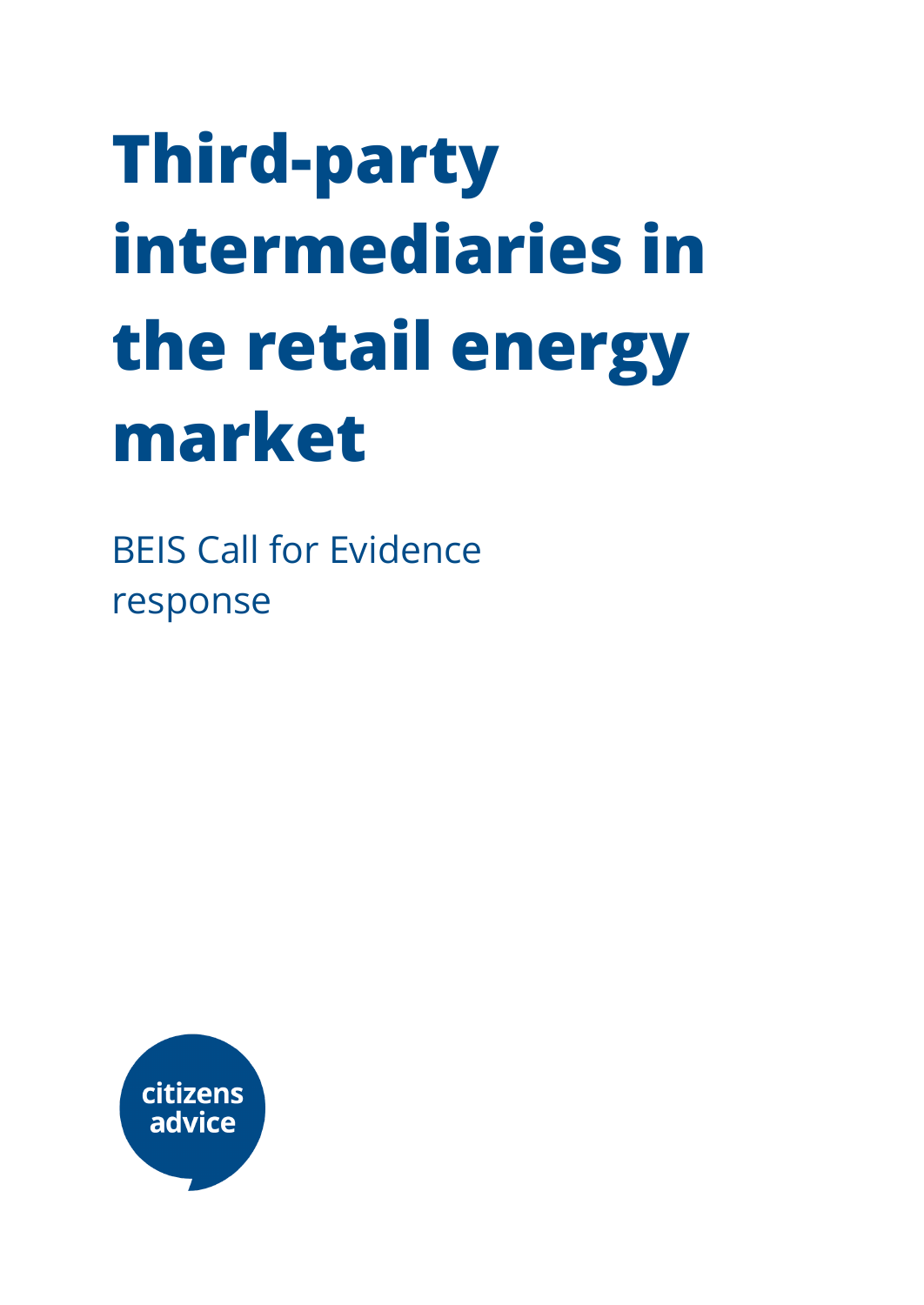Citizens Advice welcomes the opportunity to respond to the call for evidence on third-party intermediaries (TPIs) in the retail energy market. Citizens Advice provides free, independent, confidential and impartial advice to everyone on their rights and responsibilities. We are the statutory representative for domestic and microbusiness energy consumers across Great Britain.

TPIs play a central role in how consumers navigate the retail energy market. Consumer perceptions of the energy market polling Citizens Advice regularly conducts with Ofgem indicates around two-thirds (64%) of consumers use a price comparison website (PCW) to help switch supplier.<sup>1</sup> When those who had switched their energy supplier were asked how they found out about the energy deal they ultimately switched to, 41% used a PCW, along with 13% using an energy deal scanning service, 4% using an automated switching service and 4% through a collective switch organised by a third-party.

This all indicates that when looking to engage with the energy market, the majority of consumers will do so through a diverse range of TPIs. The reasons behind this are clear - TPIs can for many consumers help to simplify a complex market, add value and get a better deal in a sector that has a myriad of suppliers and tariff options.

However, there is a large protection gap for consumers if issues occur when using a TPI compared to engaging directly with a supplier. Key problems can include a lack of transparency, access to redress, and a lack of identification of consumers in vulnerable circumstances. As the call for evidence recognises, while energy suppliers fall under the remit of Ofgem and sectoral regulation, TPIs are subject only to general consumer law and a patchwork of voluntary schemes.

The key protection challenges this creates were highlighted in our research report [Stuck](https://www.citizensadvice.org.uk/about-us/our-work/policy/policy-research-topics/energy-policy-research-and-consultation-responses/energy-policy-research/stuck-in-the-middle/) in the [Middle](https://www.citizensadvice.org.uk/about-us/our-work/policy/policy-research-topics/energy-policy-research-and-consultation-responses/energy-policy-research/stuck-in-the-middle/) (2020), which combined legal analysis with qualitative and quantitative research with consumers. It concluded there was a strong need and consumer demand for direct regulation of energy TPIs, in line with other sectors such as financial services, with 70% of consumers surveyed agreeing that these services should be regulated, and over 75% wanting access to independent redress when things go wrong with these services. This response draws primarily on that research alongside insights from our consumer service and local Citizens Advice where consumers have raised concerns over TPIs directly. We have also looked at issues faced by microbusiness consumers in relation to broker services, including in Closing the [Protection](https://www.citizensadvice.org.uk/about-us/our-work/policy/policy-research-topics/energy-policy-research-and-consultation-responses/energy-policy-research/closing-the-protection-gap/) Gap (2019).

In the current circumstances, we recognise the impact ongoing historically high wholesale prices are having on the retail energy market, and by extension on TPIs. A number of prominent price comparison websites and auto switchers have temporarily halted or permanently ceased services.

<sup>&</sup>lt;sup>1</sup> Consumer [Perceptions](https://www.ofgem.gov.uk/publications/consumer-perceptions-energy-market-q2-2021) of the Energy Market Q2 2021 (2021) Ofgem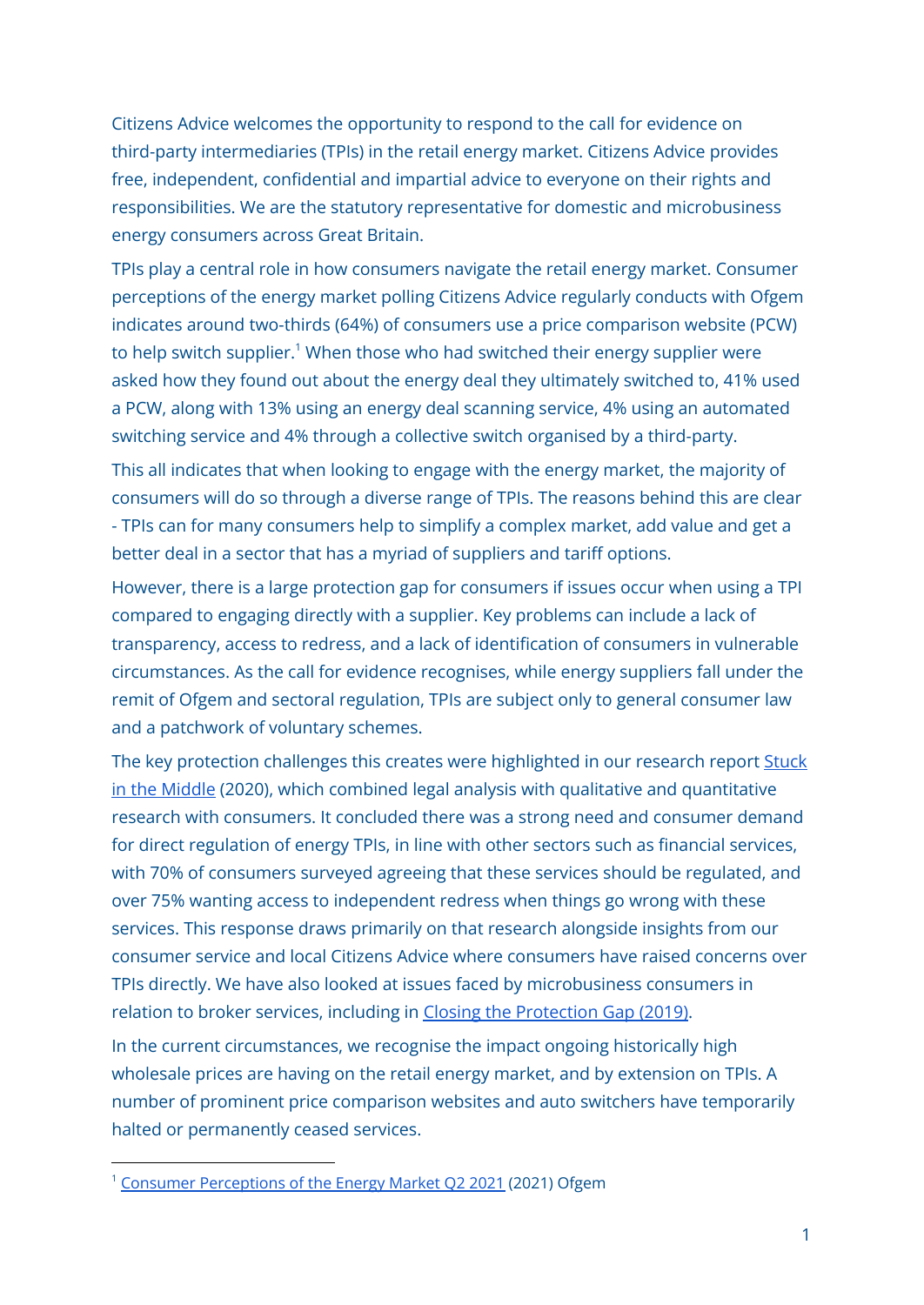It is also important to note the role these services played in developing some of the unsustainable supplier business models which have now collapsed. TPIs have generally recommended suppliers primarily on the basis of price, which has led many consumers to switch to suppliers with service that is poor or inappropriate for their needs. Some of these suppliers subsequently failed, causing additional stress and hassle. We've taken steps to support consumers make more informed choices by producing an independent star rating of service performance, updated regularly and with the widest market coverage of any comparable metric.<sup>2</sup> We've offered TPIs the opportunity to integrate the rating into their platforms in recent years, but few have done so, with feedback from some that this sort of rating could conflict with their commercial interests in selling tariffs.

Auto-switching services present convenience benefits, but have increased the risks to consumers significantly by making decisions on service quality on behalf of consumers, and even making it difficult for them to understand if they're getting the best deal.

Some suppliers that have failed in recent months have in their filed accounts $^3$ highlighted the role of switching sites in helping them achieve rapid growth, and the role of TPIs in directing consumers to risky suppliers pricing unsustainably must be considered in evaluating the causes of the widespread supplier failures and subsequent mutualised costs that consumers will have to pay. BEIS should consider whether suppliers that subsequently failed would have been able to achieve such rapid growth if not for the recommendations of TPIs, and whether market outcomes would have been improved if TPIs were regulated in that period.

Longer-term, we note the emphasis in the recent Net Zero Strategy<sup>4</sup> of harnessing demand-side response (DSR) and consumer flexibility as being a cornerstone of achieving a low-carbon power system. Major industry reforms such as Faster Switching, Half-Hourly Settlement and Midata will all also lead to either an increased role or complexity for TPIs. Domestic DSR is still at a comparatively nascent stage, but the scale of system and direct consumer benefits from participation in flexibility provision is clearly considerable. While industry has usefully looked to set standards in the non-domestic space, when these services reach widespread uptake among domestic consumers, direct regulation will be essential to generate the required level of consumer confidence to unlock the benefits of flexibility and ensure TPIs are not a barrier to the benefits major industry reform programmes are expected to bring.

<sup>&</sup>lt;sup>3</sup> Peoples Energy (Supply) Limited Annual Report and Financial [Statements](https://find-and-update.company-information.service.gov.uk/company/09844617/filing-history) (2021) Companies  $2$  In our role as consumer advocate, we operate a price comparison tool, though this is non-transactional, providing consumers with tariff information and the details for consumers to contact suppliers directly. Compare gas and [electricity](https://www.citizensadvice.org.uk/consumer/energy/energy-supply/get-a-better-energy-deal/compare-gas-and-electricity-prices/) prices (2021) Citizens Advice.

House

<sup>4</sup> Net Zero [Strategy](https://www.gov.uk/government/publications/net-zero-strategy) (2021) BEIS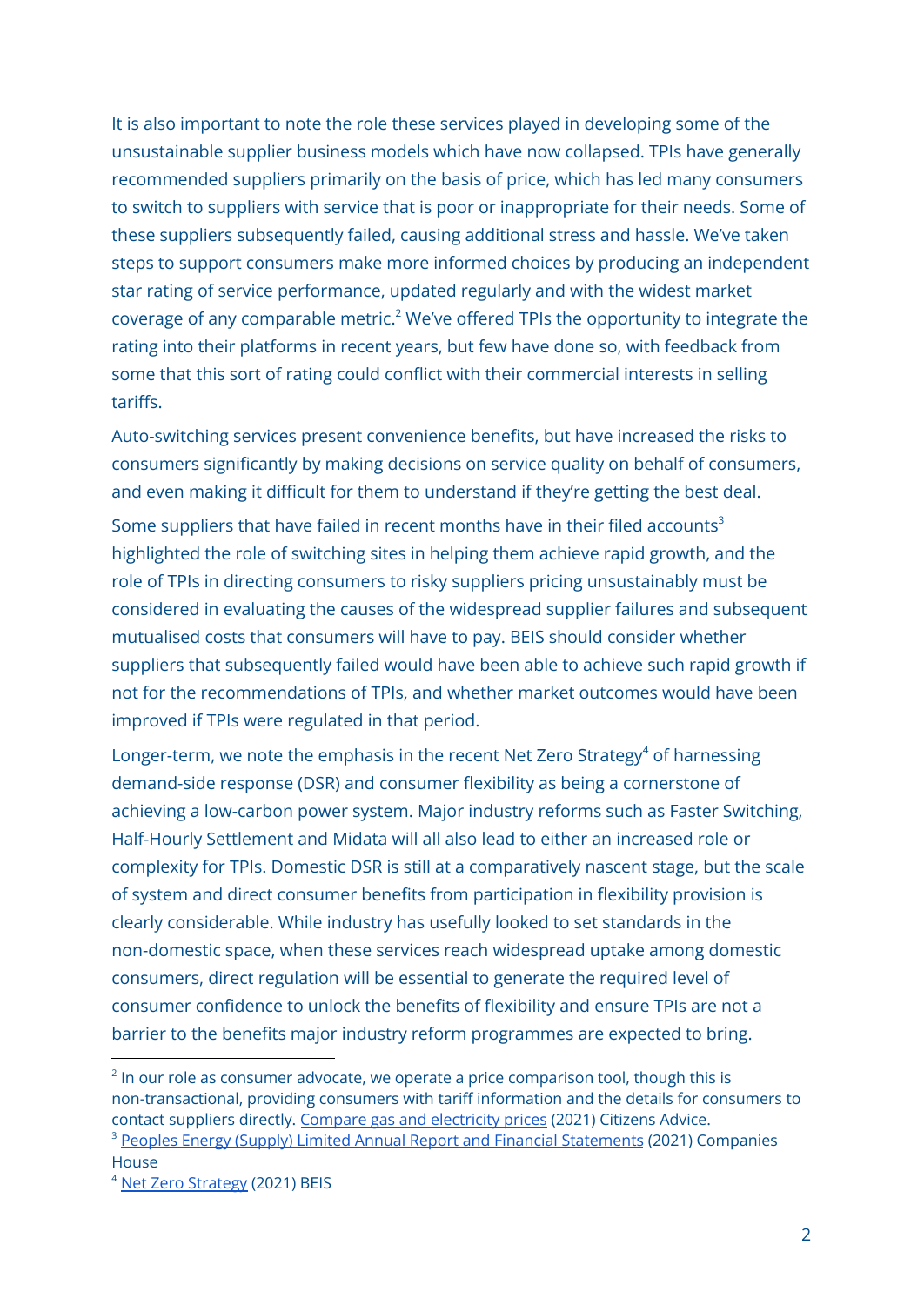#### **Q1. Can you provide further evidence of how bill-splitters are currently operating in the market and how they interact with licensed suppliers?**

Similar to what is set out in the call for evidence, our understanding of the bill-splitter market is that there are two principal models. The first involves the bill-splitter essentially operating as a white-label for a supplier, and therefore, in principle a consumer would benefit from the full range of protections under the supply licence, for example, Glide working as an agent of OVO to supply gas and electricity under OVO's supply licences.<sup>5</sup>

The more problematic model from a consumer protection perspective is where a bill-splitter may act independently of a supplier, potentially contracting with several suppliers, effectively becoming a separate entity that sits between supplier and consumer, limiting direct contact and communications. This can also a supplier's understanding of a consumer's characteristics, including vulnerability, and prevent access to support based on data matching, like Warm Home Discount. In some examples consumers aren't even aware who the supplier of their energy is, and their tariff details were not transparent.

This lack of consumer contact details can also create issues in a supplier failure situation. In 2019, Citizens Advice was told in discussions with a supplier of last resort that around 15% of domestic accounts with a failed supplier had been held in the name of a bill splitting company, rather than in the customer's name making the handover process much more challenging.

Research we conducted on bill-splitters in 2018 identified issues including transparency over their pricing and terms and being able to understand whether they offer value for money. All five bill-splitters scrutinised charging at or above the market average, and all the companies we looked at appeared to use a different estimate for energy usage. $^6$ 

Terms and conditions leading to service users being individually responsible for the contract are also a concern where this is not made clear upfront and the point of sale. Individual occupants can still be liable for the whole amount if their flatmates don't pay, potentially losing any credit that had built up or worse creating an unexpected debt.

Finally, a recurrent theme among respondents from local Citizens Advice advisers when asked what issues they'd helped clients with concerning bill splitters in March 2020 was that contracts were hard to exit.

<sup>&</sup>lt;sup>5</sup> Glide's domestic supply terms and [conditions](https://glide.co.uk/terms/energy-ovo/) (2021) Glide

 $6$  Bill-splitting companies: Is the [convenience](https://wearecitizensadvice.org.uk/bill-splitting-companies-is-the-convenience-worth-the-cost-d4c7679734db) worth the cost? (2018) Citizens Advice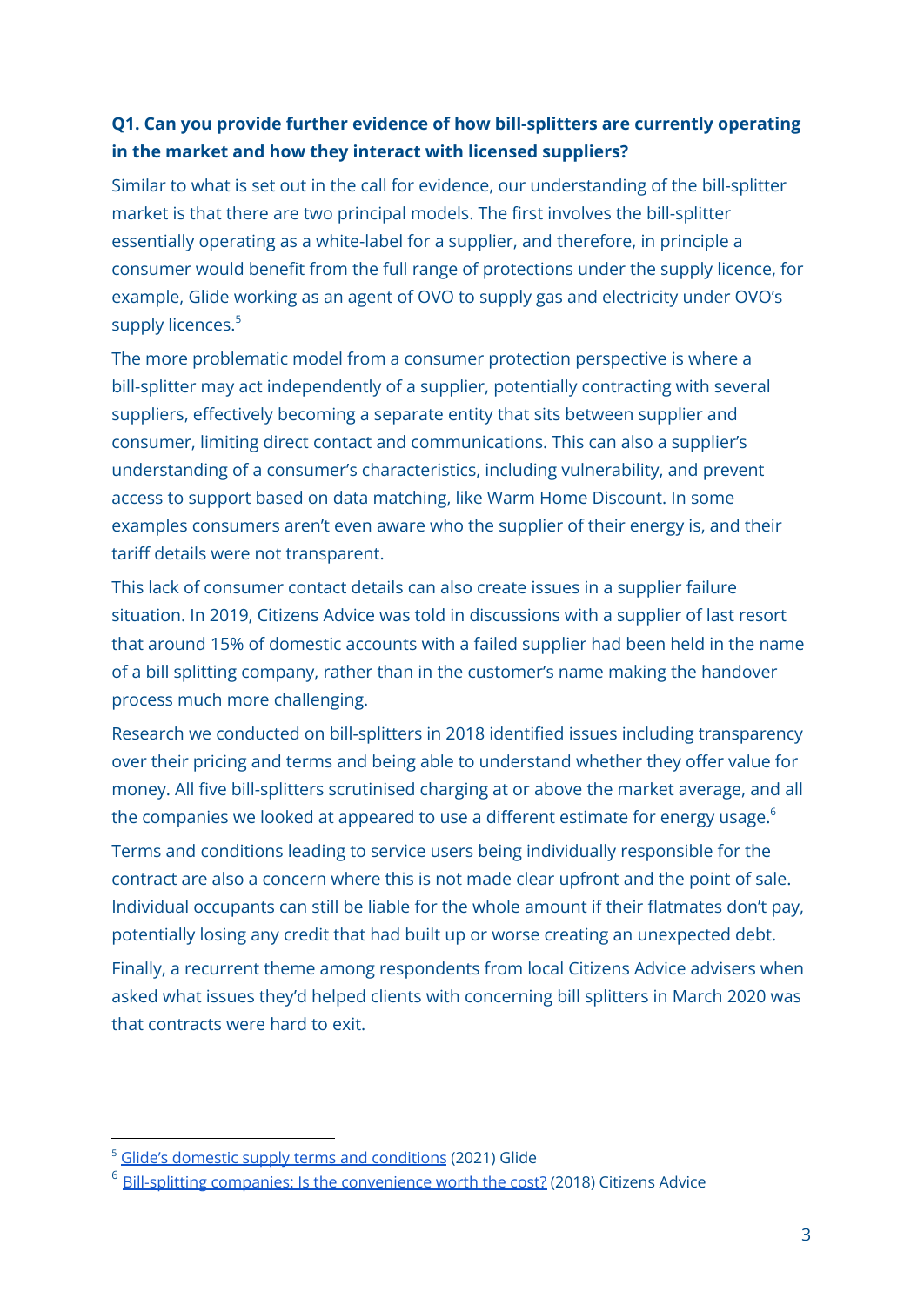#### **Q2. Do customers using bill-splitters receive the same protections as those given to customers contracting directly with a licensed supplier? If not, to what extent and why?**

As indicated, our understanding is that where a bill-splitter is acting as a white-label of a supplier, the supply licence protections apply, although in practice, they may still complicate how these protections are delivered. However, if a bill-splitter is acting separately, suppliers may not be fully aware of their consumers' characteristics, and therefore are unable to offer suitable support. Anecdotally we are also aware from stakeholder discussion of issues where bill-splitters have registered domestic customers as non-domestic, with a commensurate loss of protections that are afforded to domestic customers, including vulnerability protections.

#### **Q3: Are there any types of TPI which fall outside the scope of this call for evidence? If so, should we be considering those types of TPI in future policy development and if so, why?**

The scope of the call for evidence is well defined. We are not aware of any significant TPI entities that would fall outside the suggested typology. We agree with the exclusion of sales agents working on behalf of a supplier from the scope and energy consultants solely offering services such as energy audits.

While not significantly different in function from a price comparison website, we are aware of some banking apps offering in-built energy switching services. There have been examples<sup>7</sup> where the number of suggested suppliers has been highly limited, potentially presenting consumer choice and transparency issues. We would welcome any consideration of TPI regulation explicitly including services like this where comparisons are "embedded" into other apps.

#### **Q4. Should we be considering entities that conduct activities on behalf of TPIs (such as sub-brokers) in future policy development? If so, to what extent and why?**

Yes. We would strongly welcome the inclusion of sub-brokers in future policy development. In response<sup>8</sup> to Ofgem's Microbusiness Strategic Review we highlighted issues including challenges for suppliers in ensuring that brokers are providing information on costs up front to customers, with this being exacerbated in complex arrangements like where a broker is working through a sub-broker and the supplier

 $7$  You can now switch energy [supplier](https://monzo.com/blog/2019/05/08/switch-energy-supplier-through-monzo) through Monzo! (2019) Citizens Advice

<sup>&</sup>lt;sup>8</sup> Citizens Advice response to Ofgem's [Microbusiness](https://www.citizensadvice.org.uk/Global/CitizensAdvice/Energy/Energy%20Consultation%20responses/Citizens%20Advice%20response%20-%20microbusiness%20strategic%20review%202020%20(2).pdf) Strategic Review: Policy Consultation (2020) Citizens Advice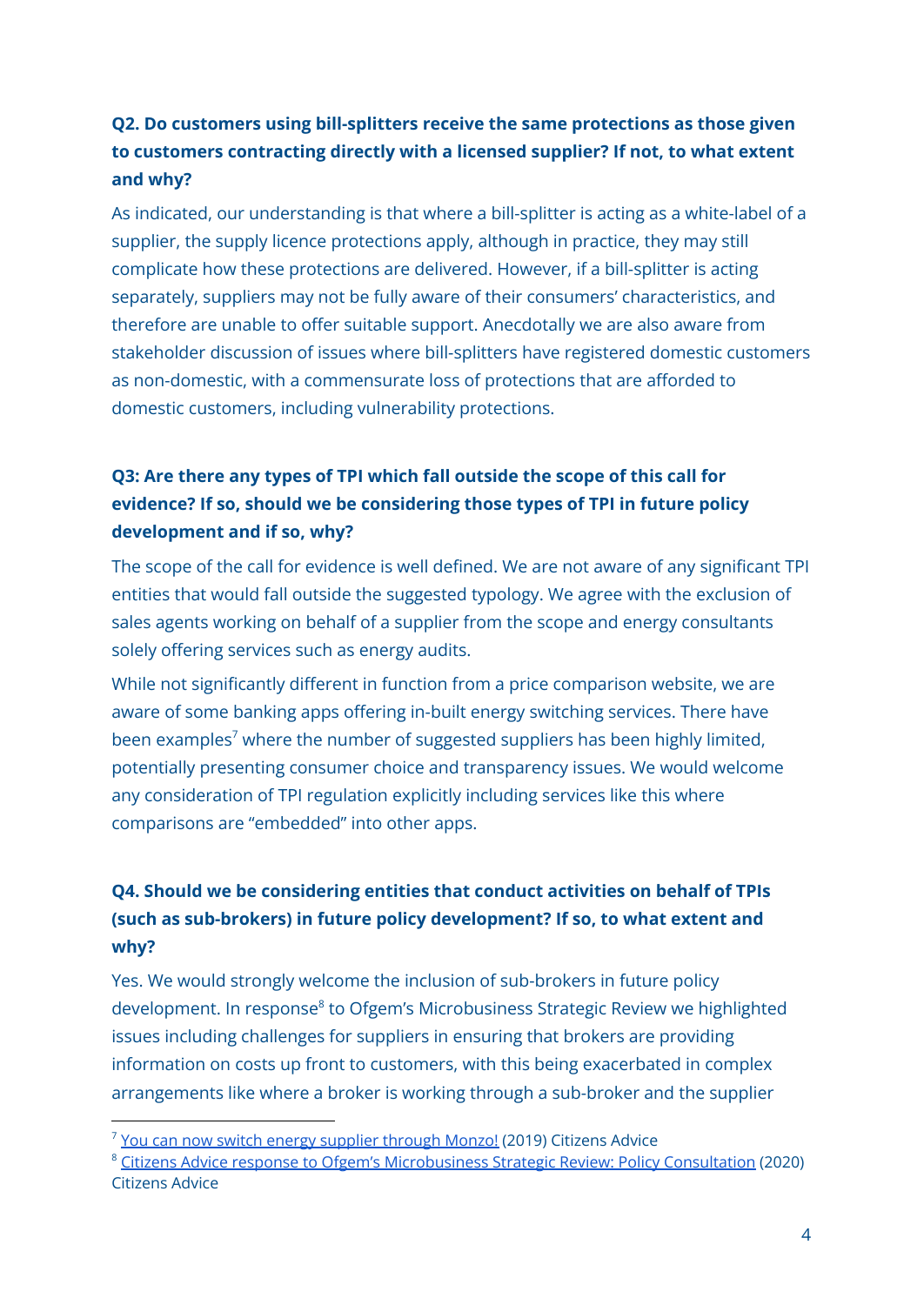does not have a direct relationship. The overall opaqueness of the sub-broker market with no indication of the numbers operating in the market, or often information on their relationship with brokers themselves means further information is needed to gain a better understanding of this market and potential consumer harms.

Previous research<sup>9</sup> by Cornwall Insight showed the lack of clarity over whom a business customer was dealing was stated as a serious problem, particularly in terms of sub-brokers and other organisations. Interview insights included a supplier arguing "You will have an aggregator, then a sub-broker, and then maybe a sub of the sub-broker [...] If everybody was dealing with the supplier, then this would be much easier. The supplier has no appetite to deal with some bloke working out of his bedroom."

Evidence shared with us from suppliers also shows some sub-brokers reportedly providing fraudulent change of tenancy documents to enable switches with very large amounts of debt, which a supplier could otherwise object, with this cost falling more broadly across the market as a result.

Future obligations on sub-brokers could potentially mirror the supplier/agent obligations in the current supply licence, with a broker ultimately being responsible for the conduct of their sub-brokers.

#### **Q5. Are there any other harms (or risk of harm) to customers from existing TPIs that we should be considering? Please provide reasons.**

The lack of information transparency, issues around the contracting and sales process, adequacy of customer service arrangements including for those in vulnerable circumstances and lack of alternative redress mechanisms identified in the call for evidence mirror the core harms we have identified in our own research related to TPIs.

Naturally the key consideration for many consumers when comparing suppliers is price, with 51% of switchers<sup>10</sup> opting for a better tariff as the reason they switched. But with 18% choosing their supplier on the basis of offering green energy, 24% customer service and 19% on the basis of a good reputation, other considerations are also clearly central to consumers. Though some TPIs in the domestic market do offer information on these areas, others don't, or do so in an inconsistent or hard to compare manner.

A further focus of potential harm in the call for evidence could have been to what extent TPIs support net zero ambitions. Integrating the outcomes of the "designing a framework for transparency of carbon content in energy products" BEIS consultation into the TPI market would be a logical first step to ensure that where consumers are

<sup>&</sup>lt;sup>10</sup> Consumer [Perceptions](https://www.ofgem.gov.uk/publications/consumer-perceptions-energy-market-q2-2021) of the Energy Market Q2 2021 (2021) Ofgem <sup>9</sup> The role of TPIs in the GB SME and [microbusiness](https://www.citizensadvice.org.uk/Global/CitizensAdvice/Energy/Cornwall%20Insight%20and%20Citizens%20Advice%20-%20The%20role%20of%20TPIs%20in%20the%20GB%20SME%20and%20microbusiness%20energy%20supply%20sector.pdf) energy sector (2019) Cornwall Insight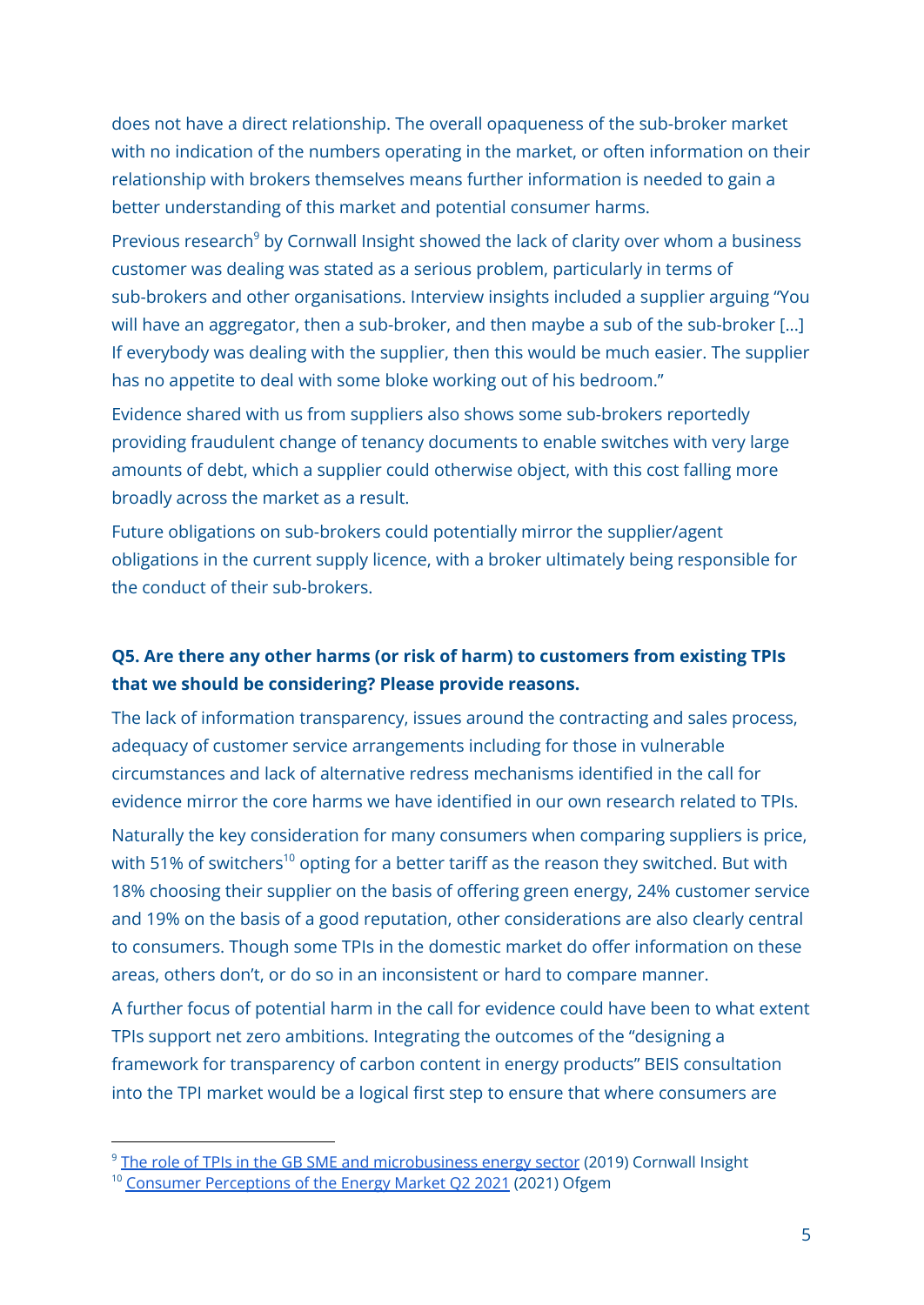comparing which energy services to take up, they can be confident of the authenticity of any green claims.

We have concerns over practices where the interaction of TPIs and data-matching to support low-income and vulnerable consumers like the Warm Home Discount and Energy Company Obligation. For example, data matching means that most households eligible under the Core Group receive their rebate without having to take any action. However, if suppliers don't have access to customer details such as their name, because the contract is held in the name of the TPI, this process can be blocked.

Finally, there is evidence that poor data quality and authentication from TPIs is a participatory factor in Erroneous Transfers (ETs). While the rate of ETs has been declining in recent years, and the introduction of initiatives such as the REL under Faster Switching should improve the reliability of switches, industry evidence going back to the CMA Energy Market Investigation has pointed to TPIs being a factor in ETs.<sup>11</sup>

#### **Q6. Are there other harms (or risk of harm) to customers from emerging TPIs that we should be considering? Please provide reasons.**

For emerging TPIs which will become more important in the transition to a smart, flexible net-zero system, in our view potential harms centre around the greater degree of control such TPIs might exert over consumer's homes and assets or devices.

Qualitative research commissioned by Citizens Advice used deliberative workshops to introduce consumers to the concept of a "Smart TPI" which would take control of household devices and respond to price signals to save the consumers money. The findings showed this was a new concept to many consumers, with immediate concerns of loss of control and misuse of data.

Those research participants in vulnerable circumstances highlighted the harms they might experience from these innovative TPI models would be higher, particularly around the loss of supply or failure of devices being highly problematic if they are relying on assistive technology or health equipment, and the loss or misuse of highly sensitive data, especially if about income and health.

Our most recent research<sup>12</sup> on smart appliances further reinforced that people's confidence in smart home technology is low. While 49% of participants in consumer polling were confident they understood the concept of time-of-use tariffs linked to smart appliances, under a third (29%) said that they would be likely to use time-of-use tariffs linked to smart appliances.

<sup>&</sup>lt;sup>11</sup> Appendix 6.1: Creating stronger incentives for third party [intermediaries](https://assets.publishing.service.gov.uk/media/56ebdfac40f0b60385000004/Appendix_6.1_-_Creating_stronger_incentives_for_third_party_intermediaries_to_engage_customers.pdf) to engage customers (2016) CMA

<sup>&</sup>lt;sup>12</sup> [Smartening](https://www.citizensadvice.org.uk/Global/CitizensAdvice/Energy/Smartening%20up_%20How%20to%20improve%20people%27s%20confidence%20in%20smart%20home%20technology.pdf) up (2021) Citizens Advice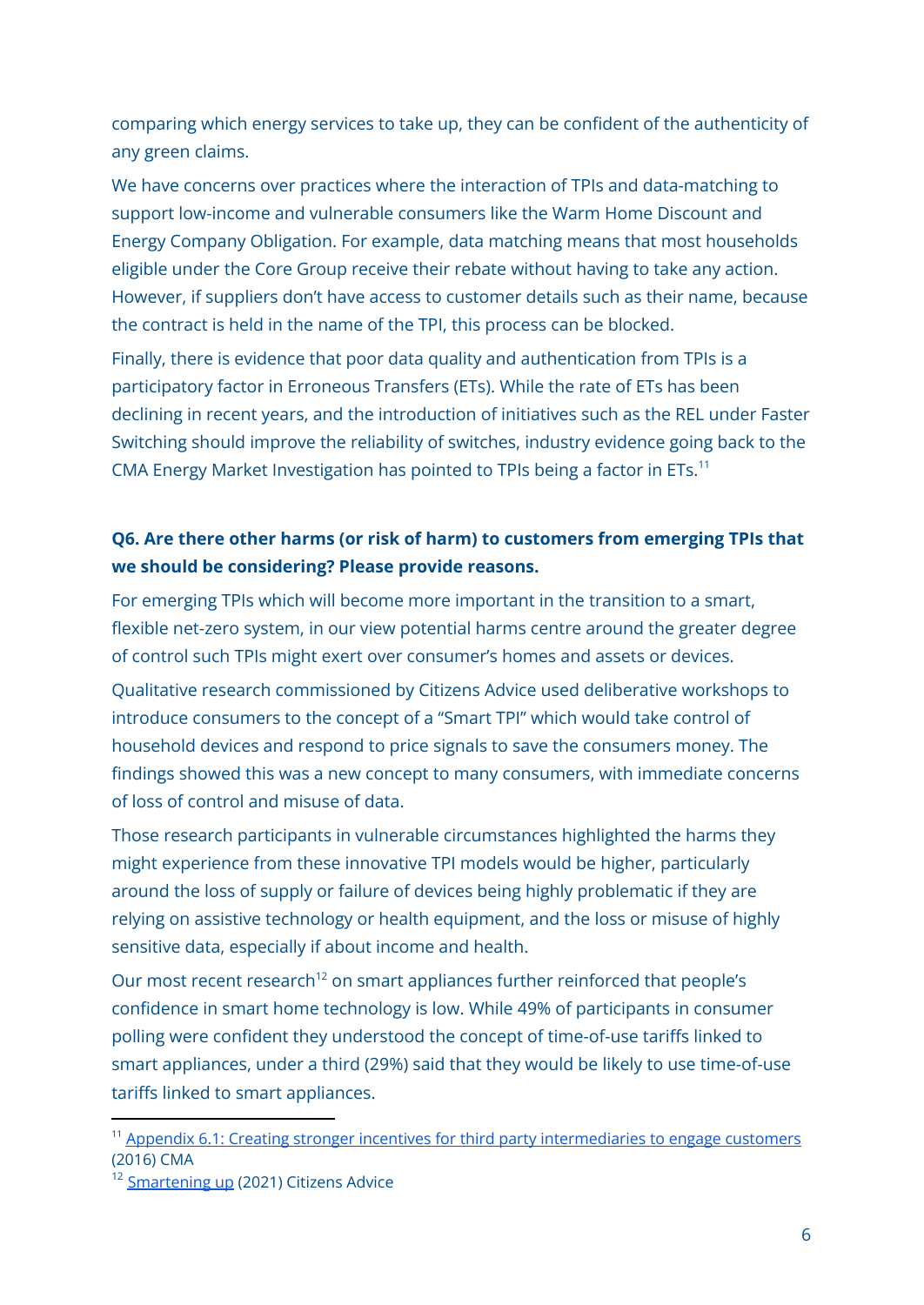This research also concluded that if people aren't presented with clear and engaging information about how their data will be used, then it is difficult to make an informed decision. Sometimes the design of sign-up processes for products and services can mean that people won't even realise that they've made a decision about their data sharing preferences. In our Clear and in Control<sup>13</sup> research we found that lengthy terms and conditions, with complex legal terminology, are neither understood nor trusted by consumers. They're often not read and reduce trust in products and services.

In summary, smart TPIs taking control of assets to offer flexibility services will need the data to achieve this, but it is central to consumer trust that consumers can comprehend the choices of what data is used and why.

#### **Q7. Does a lack of information transparency by TPIs concerning their market coverage or commercial arrangements with suppliers cause harm (or a risk of harm) to domestic customers? If so, to what extent and why?**

We share the broad concerns identified in the call for evidence around the lack of transparency by TPIs causing harm to domestic customers. We will expand on two specific issues.

Firstly, we have direct evidence gathered on the autoswitch market on how public statements on market coverage have not matched up with the reality of the panel of suppliers they have worked with. Autoswitchers at the time advertised statements including "We have one of the biggest selections", "We can switch you to all the main providers", and "There isn't anyone else out there that can switch you to more providers". We collected data from 8 autoswitchers about the tariffs they sold. Some autoswitchers were able to switch consumers to fewer than 15 suppliers, out of a total of around 70 suppliers then in the market. We estimated this could lead to customers spending up to £70 more than if they had searched themselves. The best performing autoswitcher saved £65 more than the worst.

Secondly, we have direct evidence from operating our own price comparison tool of the challenges in presenting a wide view of the market when bespoke tariffs have proliferated extensively. As of January 2021, 41% of tariffs on the market were exclusive compared with 21% in December 2019<sup>14</sup>. Our own price [comparison](https://docs.google.com/document/d/13djrw_FZFFUmQAPdMrJ6Vlfti86ZlBrZ3q4GG5DT9lg/edit) website informs [consumers](https://docs.google.com/document/d/13djrw_FZFFUmQAPdMrJ6Vlfti86ZlBrZ3q4GG5DT9lg/edit) where they can access exclusive deals, however, this can lead to a confused customer journey. The fact that a tariff is exclusive and how to access it should be clearer.

<sup>&</sup>lt;sup>13</sup> Clear and in [control](https://www.citizensadvice.org.uk/about-us/our-work/policy/policy-research-topics/energy-policy-research-and-consultation-responses/energy-policy-research/clear-and-in-control/) (2019) Citizens Advice

<sup>14</sup> Internal Citizens Advice data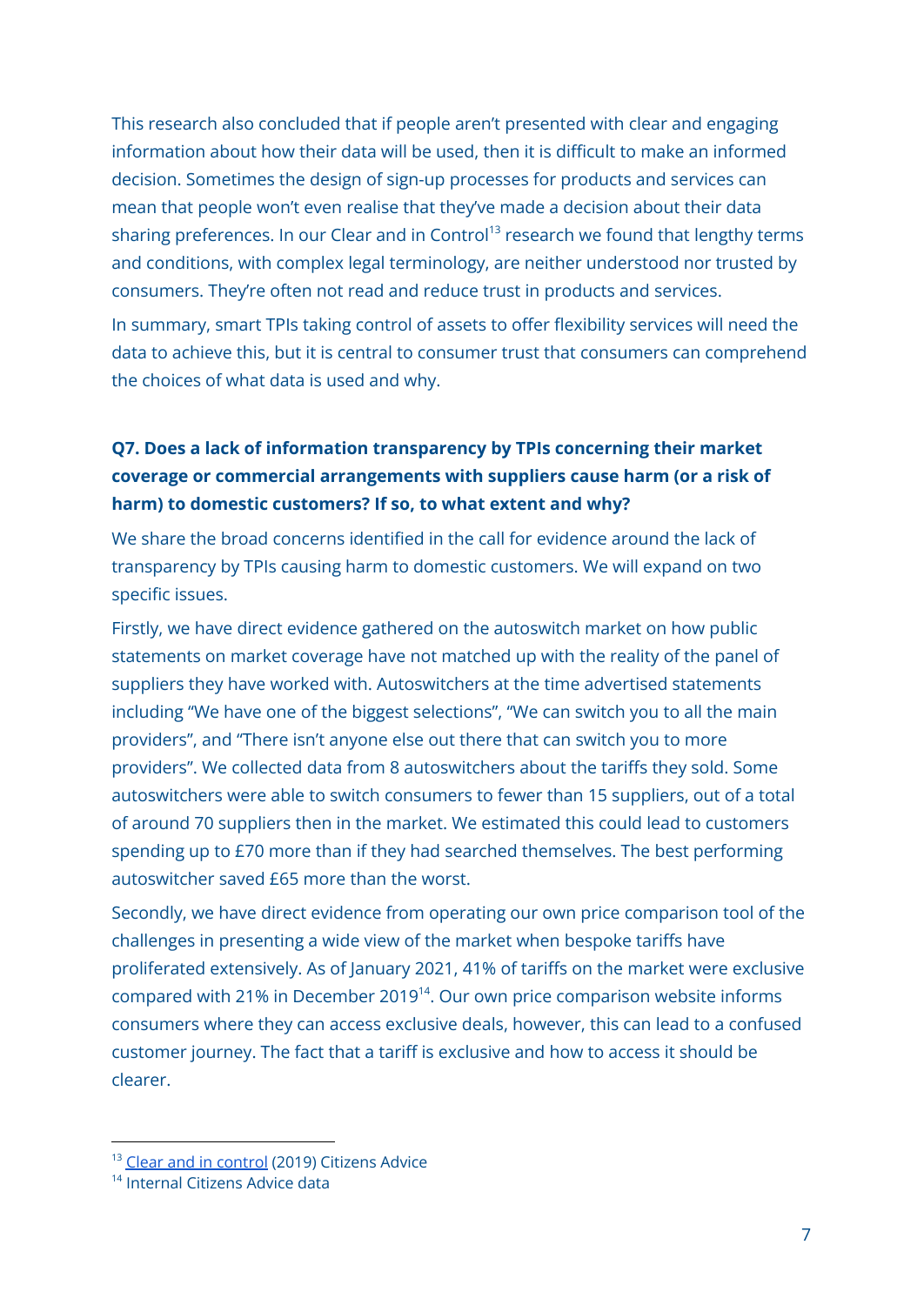To address this, we have previously recommended that consumers should have clear information about the services TPIs offer and be able to understand if a TPI has a special deal with an energy supplier. If involved in a longer-term relationship with a TPI, consumers should also be kept up to date about this service, for example they should know if an autoswitcher is comparing significantly less of the market than when they first signed up to the service.

Consumers should also always be able to understand on what basis an estimate of savings from switching is being given, and this should be based on accurate, up to date consumption information, which may not now be regularly requested by the auto switcher and therefore projected savings may not reflect changed circumstances. This will become more important as half-hourly settlement is introduced and more smart time of use tariffs become available. We note that to date, TPIs have generally been slow to adapt their services to make use of more granular data and compare more complex smart tariffs.

Principles-based energy supply licence rules on communications and informed choices could form a basis for considering what measures to put in place to ensure transparency from TPIs.

#### **Q8. Do market-driven collective switching schemes cause harm or a risk of harm to customers? If so, to what extent and why?**

We have limited evidence of harm from collective switching schemes. If well managed, these schemes - often in partnerships with trusted bodies like local authorities - can help drive engagement from those otherwise less likely to switch. Consumer service case studies (example below) have suggested that in some instances there have been issues of incorrect projections of savings leading to a negative experience when after the switch, bills have been higher, however, these are not unique issues to collective switch schemes. Similarly, we agree that there could be a lack of transparency in relation to how the deal compares with others or how many companies participated in the auction, similar to other TPI services.

Janet was invited to take part in a collective energy switch scheme run by her union. She filled in her current details and likely consumption and it generated a projected saving of £110 per year. The saving seemed real, so Janet switched, but after a few months noticed her direct debit was increasing and she was getting more and more into debt. Having compared the standing charge and unit rate, both were actually higher than her old tariff. When she contacted the collective switch provider, she was told they had actually generated the saving versus a standard variable tariff, not the previous fixed tariff and details that she had provided - consumer service case study (April 2021)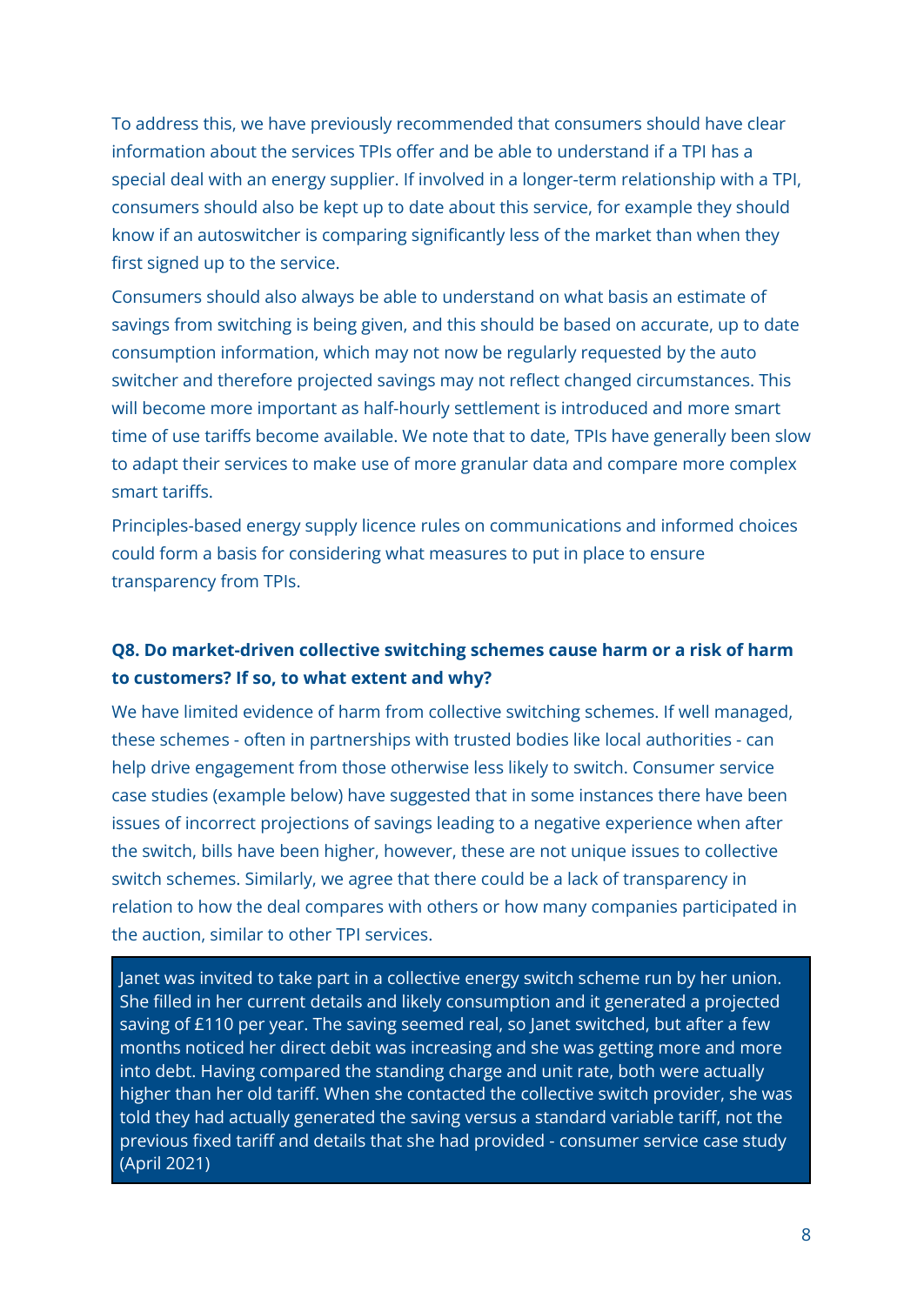#### **Q9. Do the contracting and sales practices of any of these (or other) types of TPIs cause harm (or a risk of harm) to domestic customers or have an impact on the wider market? If so, to what extent and why?**

Some protections can be passed on via contracts between the supplier and the TPI, where these exist, so contacting does offer the potential to enhance consumer outcomes, for example in the non-domestic market by suppliers setting minimum standards for brokers. The Consumer Rights Act 2015 and Consumer Contracts (Information, Cancellation and Additional Charges) Regulations 2013 also offer a baseline of protections around contracting and sales practice.

However, we agree existing contracting and sales practices in the TPI market can also cause harm to domestic consumers. This is particularly the case for bill-splitter terms allowing for charges for excessive use or over-usage, and management charges, overall leading to a complex set of charges for consumers to understand and feel assured they are getting the best deal.

We also agree with the assessment in the call for evidence that autoswitchers may not always fully inform customers of the criteria which they will use to evaluate and select a new supplier. For example, what customer preferences will be taken into account, or what may change for the customer as a result of the switch, with consumer service evidence including consumers experiencing different payment methods, not having access to paper bills and not receiving support they previously had such as regular meter readings being taken after signing up to an auto switcher service and switching supplier.

#### **Q10. Do TPIs' customer service arrangements and/or approach to consumer protection cause harm (or risk of harm) to domestic customers? If so, to what extent and why?**

We have previously highlighted the gaps in consumer protection caused by the current arrangements where when fulfilling similar roles in the energy sector, energy suppliers are subject to sectoral regulation and TPIs only general consumer law. This is particularly pressing when TPIs take on the role of primary interface for a consumer's energy supply, such as with bill-splitters and autoswitchers.

With the call for evidence highlighting the implications of Supplier of Last Resort, we would add we are aware of cases where autoswitchers have switched consumers to multiple suppliers that have failed, and consumers have been unable to resolve issues around direct debits, leading to unpaid bills or debts mounting unexpectedly. There have also been issues where supply has been switched for one fuel but not the other,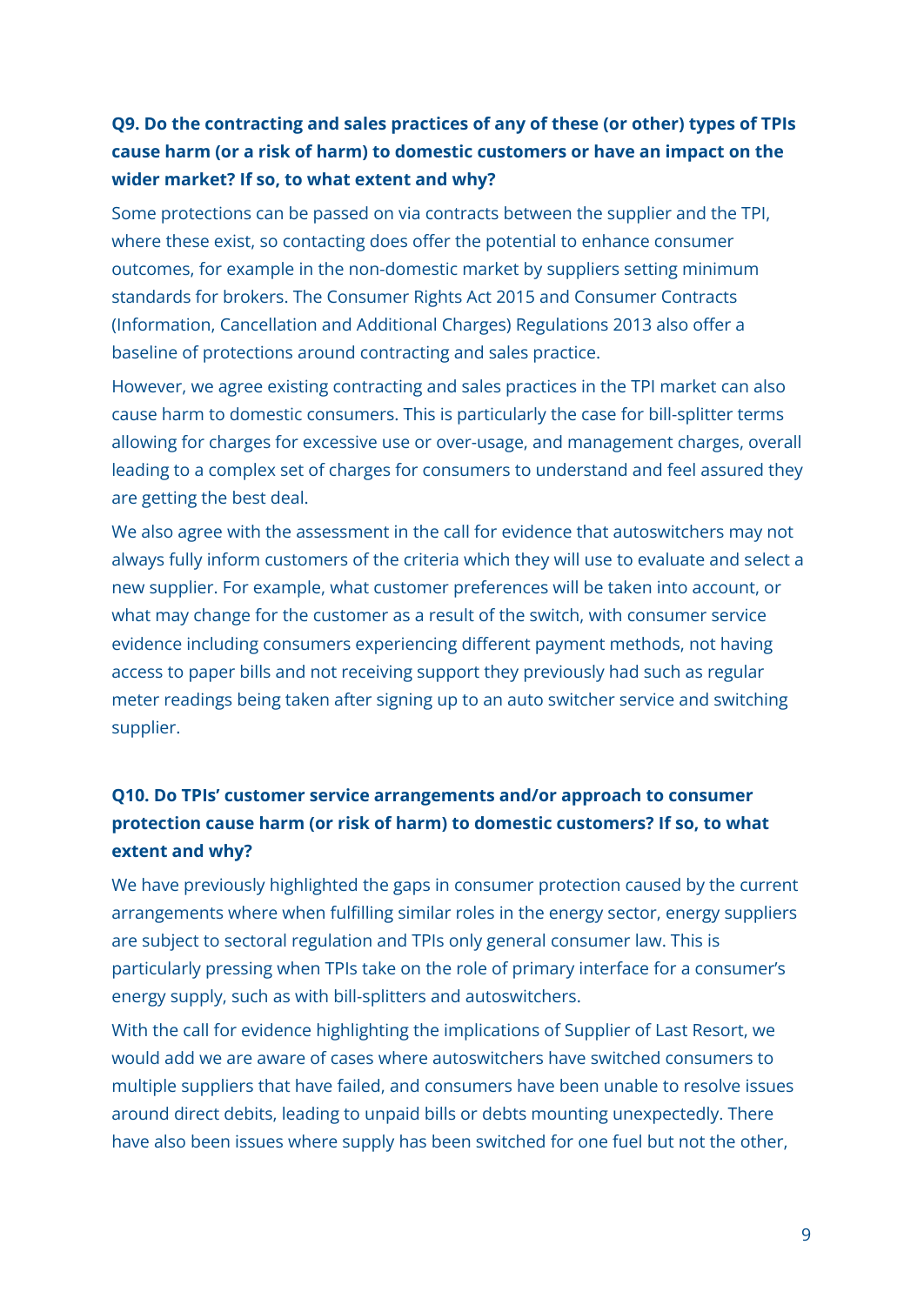leading to consumer confusion and further billing issues that again, have stretched for months.

Ian switched to Simplicity in August 2020 through an auto switcher and set up his direct debit. The switch for his gas supply had not taken place by the time Simplicity went through Supplier of Last Resort meaning he had credit with Simplicity he has struggled to get back and debt with his old supplier, with the direct debit having been cancelled. He was then switched by the auto switcher to People's Energy, which has also subsequently failed. - consumer service case study August 2021

#### **Q11. How do TPIs' current practices impact domestic customers in vulnerable situations and who may require additional support?**

The core issue around the treatment of consumers in vulnerable circumstances is that while suppliers are under obligation to identify these consumers and offer them support under SLC 0, general consumer law that TPIs are subject to places no such obligation to identify consumers in vulnerable circumstances, except where business practices are specifically targeting the vulnerable.

Ofgem's 2025 Vulnerability Strategy<sup>15</sup> stated that TPIs should "take responsibility" for consumer groups, including the digitally disengaged and those with a disability. The regulator concluded that as TPIs play a "crucial role in encouraging consumer engagement and it's important that consumers in vulnerable situations are able to use this resource". However, without a regulatory basis on which to do so, suppliers have indicated that TPIs are typically unwilling to collect sensitive data about consumer vulnerabilities.

Another angle to consider is the impact of regulatory reforms on the switching process and therefore the supplier-TPI relationship in the context of consumer vulnerability. The RECCo-sponsored PCW/Supplier forum considered<sup>16</sup> the implications of Faster Switching on existing processes between the two entities, concluding that "Suppliers and PCWs will continue to agree on a bilateral basis, whether and how to capture this information from consumers at the point of sale [...] Suppliers will need to consider the timing of obtaining information within the context of faster switching timeframes, particularly a next day switch."

This highlights that practice in this area is inconsistent, potentially leading to differential consumer outcomes. It also highlights how where under current arrangements, suppliers have had weeks to contact a consumer and determine vulnerability, as soon as next year under Faster Switching a consumer could be with a supplier next day,

<sup>&</sup>lt;sup>15</sup> Consumer [Vulnerability](https://www.ofgem.gov.uk/publications/consumer-vulnerability-strategy-2025) Strategy 2025 (2019) Ofgem

<sup>&</sup>lt;sup>16</sup> Summary of Agreed Positions (2021) RECCo PCW/Supplier forum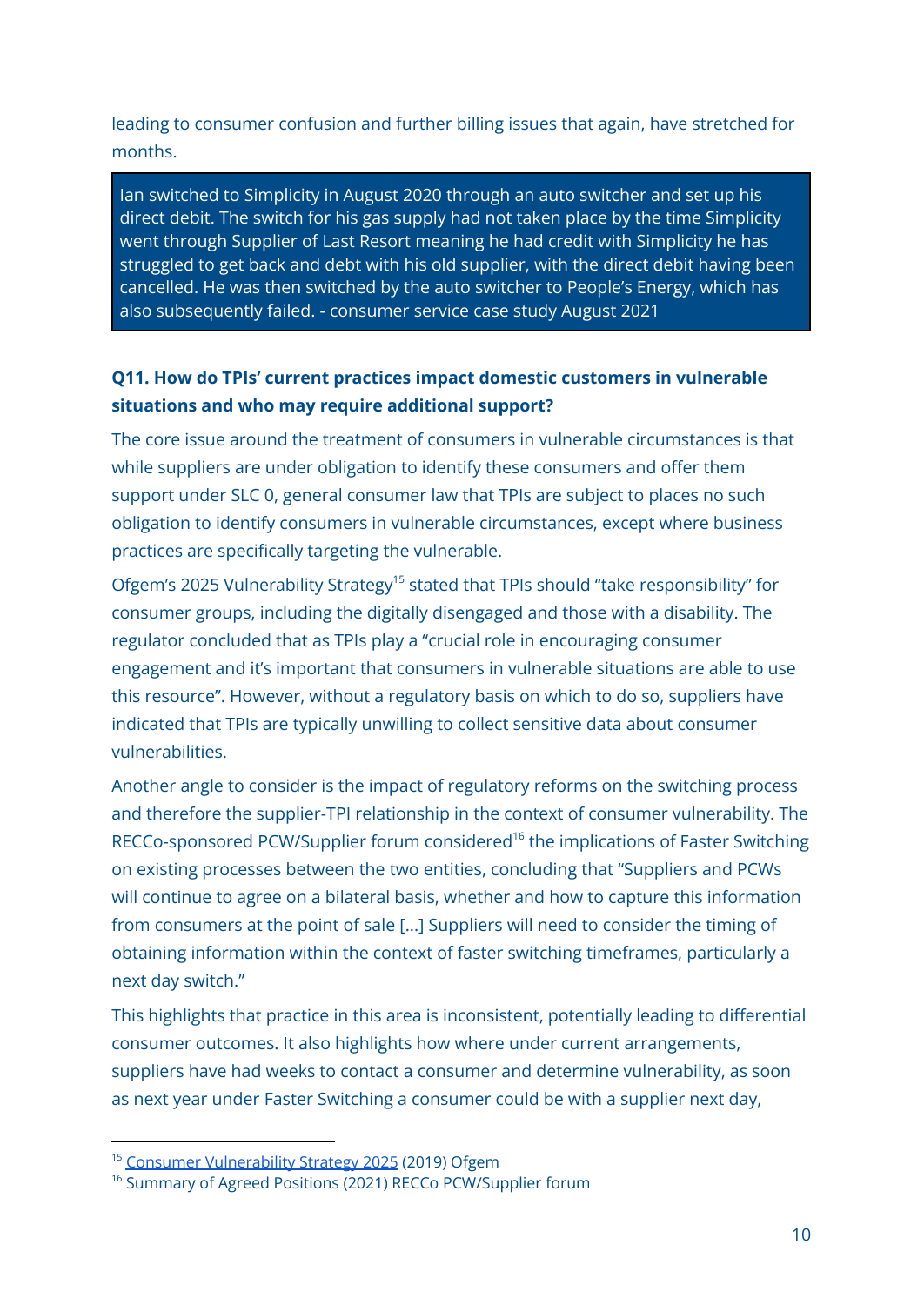placing even more importance on the point of sale - including TPIs - as the key point to capture vulnerability information.

There are also issues that arise from the interaction of TPIs and data-matching to support low-income and vulnerable consumers like the Warm Home Discount. Data matching means that most households eligible under the Core Group receive their rebate without having to take any action. However, if suppliers don't have access to customer details such as their name, because the contract is held in the name of the TPI, this process can be blocked.

We have previously advocated that TPIs could take more responsibility for identifying vulnerability and, subject to appropriate data privacy controls, TPIs should pass on customer information to suppliers and energy networks to ensure consumer protection where it is in their interest.

#### **Q12. To what extent do domestic customers have adequate access to redress when interacting with TPIs? Please provide reasons.**

We are firmly of the view that domestic consumers have inadequate access to redress under current arrangements when interacting with energy TPIs.

Legal analysis commissioned by Citizens Advice confirmed that while individual consumers can rely upon the rights and protections in any dispute with a trader, if necessary in court, there is not a compulsory alternative dispute resolution (ADR) scheme for out of court resolution of consumer complaints for domestic energy TPI users. TPIs also sit out additional sector-specific requirements on complaints handling.

Previous BEIS research<sup>17</sup> has also reinforced the value of ADR over courts as a mechanism of resolution. This analysis found consumers reported that the minimum value of a case that they would consider taking to the courts is higher than for ADR, supporting the finding that the court process is more costly and more time consuming than the ADR process. We agree with the assessment in the call for evidence that court action would be largely unviable for many domestic consumers to enforce their rights.

We view it as imperative that if a consumer can't resolve a complaint directly with the company, they should be able to easily use an ADR service for a binding decision, rather than having to seek redress through the courts. We also see value in a single ADR provider across energy; previous Citizens Advice research 18 found that multiple ADR providers can be confusing for consumers and add to the complexity of the ADR landscape, as well as wider benefits such as if all complaints go to only one ADR

<sup>&</sup>lt;sup>17</sup> Resolving [Consumer](https://assets.publishing.service.gov.uk/government/uploads/system/uploads/attachment_data/file/698442/Final_report_-_Resolving_consumer_disputes.pdf) Disputes (2018) BEIS

<sup>18</sup> [Confusion,](https://www.citizensadvice.org.uk/Global/CitizensAdvice/Consumer%20publications/Gaps%20overlaps%20consumer%20confusion%20201704.pdf) gaps, and overlaps (2017) Citizens Advice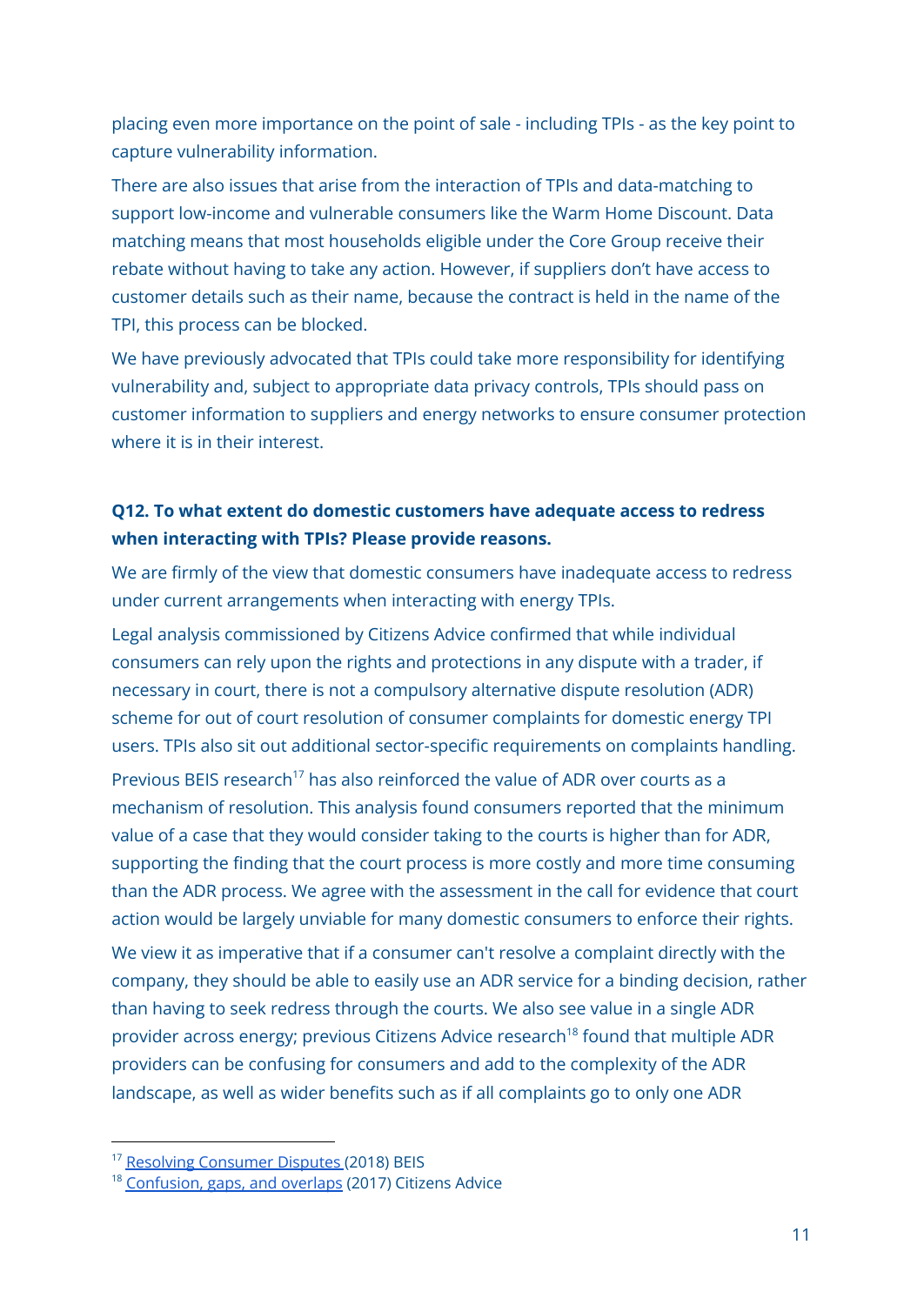provider, it will be easier to spot sector-wide trends in complaints and to understand where consumers are experiencing problems.

Finally, the implementation of Ofgem's Microbusiness Strategic Review proposals will see the introduction of a requirement for suppliers to only work with brokers signed up to a qualifying alternative dispute resolution scheme. We strongly support this, but once implemented it will mean in effect that without further reform, domestic TPI customers will soon be afforded less protection than microbusinesses - reinforcing the need for broader action.

We would also add that in addition to formal ADR, there is also an important place for advice and assistance. If consumers need help resolving their problem, they should be referred to free, confidential and impartial advice. Those with complex problems or in vulnerable circumstances should be offered additional help from the Extra Help Unit.

#### **Q13. Do any potential harms or risks impact business customers differently depending on their size? If so, to what extent and why?**

As our consumer advocacy duties extend to domestic and microbusiness customers, we will limit our comments to those consumer groups.

In broad terms, we would highlight how high a proportion of the non-domestic market is made up of smaller entities, with 5.7 million (96%) of businesses being micro-businesses. <sup>19</sup> Our previous research <sup>20</sup> has also highlighted how smaller businesses are in their characteristics and how they experience the market, often very similar to domestic consumers. Despite this, due to different rules, there is often less signposting to third party support, and communications on issues like debt can appear aggressive and prevent early engagement.

A particular issue where consumers classed as non-domestic can experience harm is where the property is mixed use, such as a pub or shop with a flat over the main business. Disconnection rates are far higher in the non-domestic sector, presenting an obvious high risk of harm. This risk is even more pressing given evidence that certain types of TPIs have set up domestic customers on non-domestic contracts.

<sup>&</sup>lt;sup>19</sup> [Business](https://commonslibrary.parliament.uk/research-briefings/sn06152/#fullreport) statistics (2021) HOC library

<sup>&</sup>lt;sup>20</sup> Closing the [Protection](https://www.citizensadvice.org.uk/Global/CitizensAdvice/Energy/Citizens%20Advice%20-%20Closing%20the%20protection%20gap(2).pdf) Gap (2020) Citizens Advice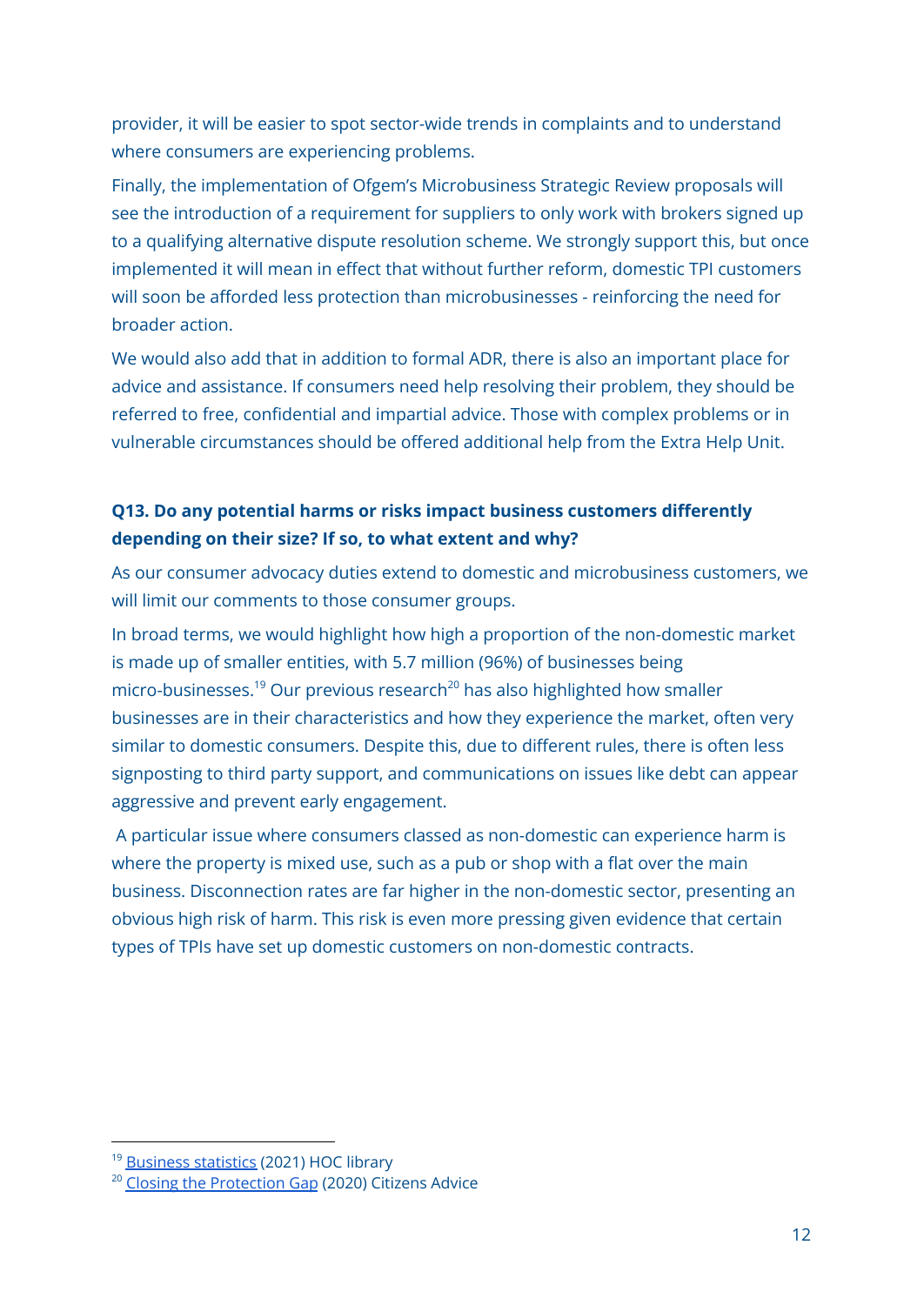The consumer lives in a property that is a pub with a family home above. She lives with her two young children and a spouse who is registered as disabled. The consumer gave her notice to the brewery, who owned the pub, but continued to work and live in the property as there was no alternative accommodation they could move to. The consumer was threatened with disconnection as their account was in arrears. The consumer did not dispute the debt but, given the circumstances, wanted the threat of disconnection to be removed. Consumer service case study - January 2018

In summary, a large part of the non-domestic market is made of very small businesses who are less able to represent their interests than large entities with specialist teams or experience negotiating bespoke contracting arrangements for energy.

#### **Q14. Does a lack of transparency by TPIs concerning their market coverage and commercial arrangements with suppliers cause harm (or risk of harm) to business customers? If so, to what extent and why?**

Our past research<sup>21</sup> found price transparency was the key factor in ensuring that business energy consumers can confidently navigate the energy market.

We've also recommended that during the sales process, non-domestic TPIs should present information about market coverage, disclose their commission arrangements and the nature of their relationships with suppliers, with any ongoing commission could also be included as a separate line item on bills. We agreed with the conclusion of the Ofgem MBSR that a lack of transparency from brokers was causing harm to non-domestic customers and its subsequent policy remedies in this area.

There are also gaps in the MBSR rules, which we highlighted in our response $^{22}$  to Ofgem, such as that the proposals will not protect consumers using brokers who they pay directly. While we think these represent a lower risk currently, these models could become more prevalent in future and take over more of the supplier role.

#### **Q15. Are you aware of any contracting or sales practices by TPIs that cause harm (or risk of harm) to business customers? If so, to what extent and why?**

Our evidence shows aggressive and at times misleading sales practice in the business TPI market.

<sup>&</sup>lt;sup>21</sup> Closing the [Protection](https://www.citizensadvice.org.uk/Global/CitizensAdvice/Energy/Citizens%20Advice%20-%20Closing%20the%20protection%20gap(2).pdf) Gap (2020) Citizens Advice

<sup>&</sup>lt;sup>22</sup> Citizens Advice response to Ofgem's [Microbusiness](https://www.citizensadvice.org.uk/Global/CitizensAdvice/Energy/Energy%20Consultation%20responses/Citizens%20Advice%20response%20-%20microbusiness%20strategic%20review%202020%20(2).pdf) Strategic Review: Policy Consultation (2020) Citizens Advice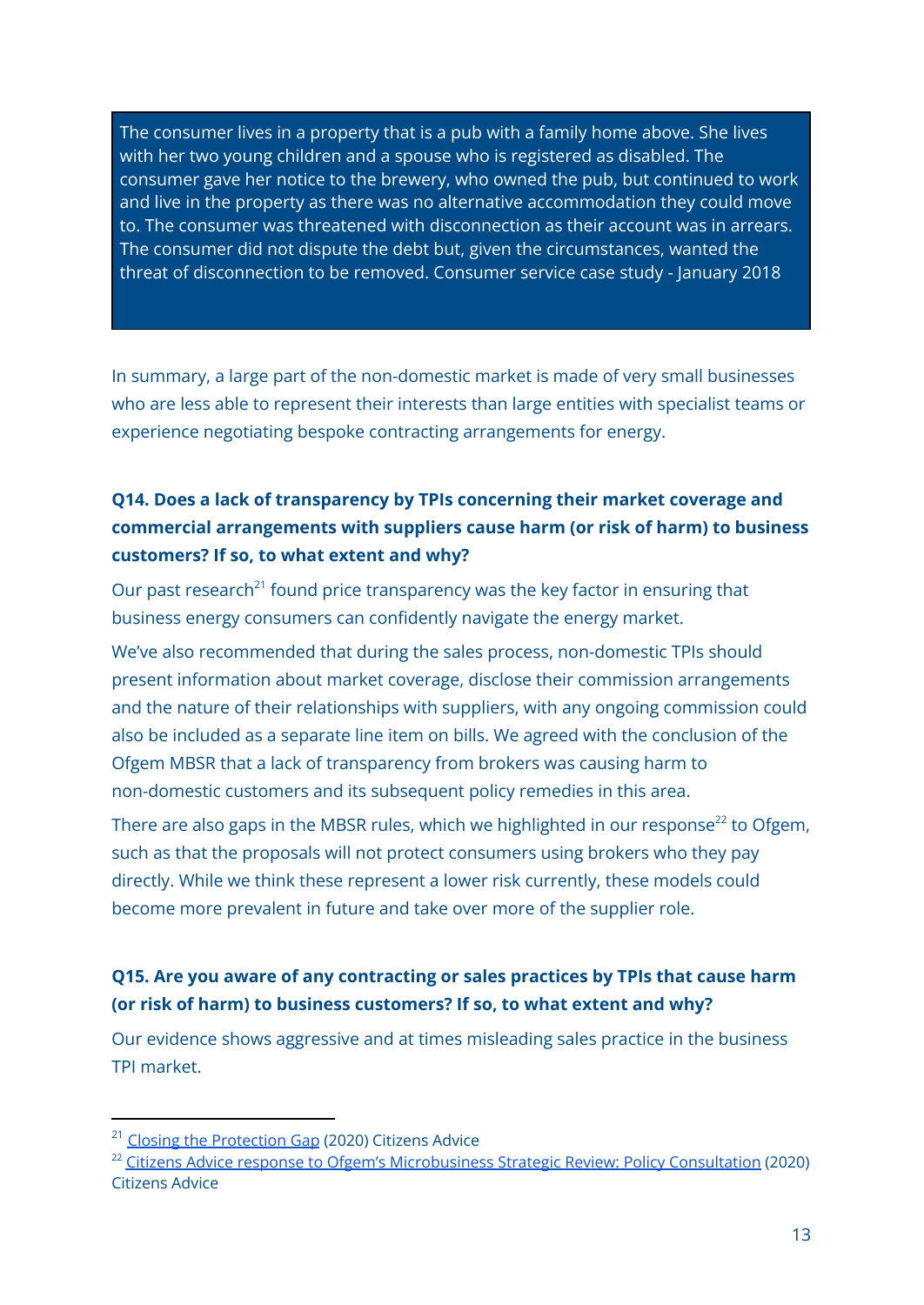Research commissioned by Citizens Advice and conducted by Cornwall Insight found that aggressive sales tactics by TPIs were noted by suppliers, with a common situation being one where a customer has signed a deal through one intermediary but is then contacted by another TPI and encouraged to break that deal in favour of what is claimed to be a better one. Other concerns publicly available and identified in the call for evidence include a small minority of TPIs impersonating suppliers or other organisations to gain consent for a switch.

#### **Q16. Do TPIs affect business customers' access to smart metering, smart tariffs and other smart products and services? If so, to what extent and why?**

We are not aware of any widespread examples of TPI poor practice or procedure affecting consumer access to smart metering. However, as TPIs have no requirement or direct incentive to promote the roll-out and are a major source of information for many non-domestic consumers, there is a lost opportunity for the benefits of smart metering to be communicated. Furthermore, given how microbusiness deals are often bespoke, barriers have existed to the development of price-comparison type approaches. Stemming from this, the arrival of more smart-tariff based propositions may also be challenging for the non-domestic TPI sector which has seen comparatively limited disruption or innovation in practice over recent years.

#### **Q17. Do TPIs' customer service arrangements cause harm (or risk of harm) to business customers? If so, to what extent and why?**

We share concerns industry have expressed that where through an exclusive letter of authority (LOA) a broker is the main point of contact for a customer, but provides inadequate customer service, this can lead to poor outcomes. Another element of use of LOAs is specifically the perceived duration of any authority and the risk of confusion over precisely what responsibilities the customer is delegating,

#### **Q18. To what extent do business customers have adequate access to redress when interacting with TPIs? Please provide reasons.**

We strongly welcomed the Ofgem MBSR remedy for suppliers to only work with brokers signed up to a qualifying alternative dispute resolution scheme, noting that where there isn't a direct contractual arrangement with a supplier, microbusinesses would still struggle to access redress.

However, before redress a crucially important element of assistance is advice. We expressed concern that while there will continue to be a requirement to inform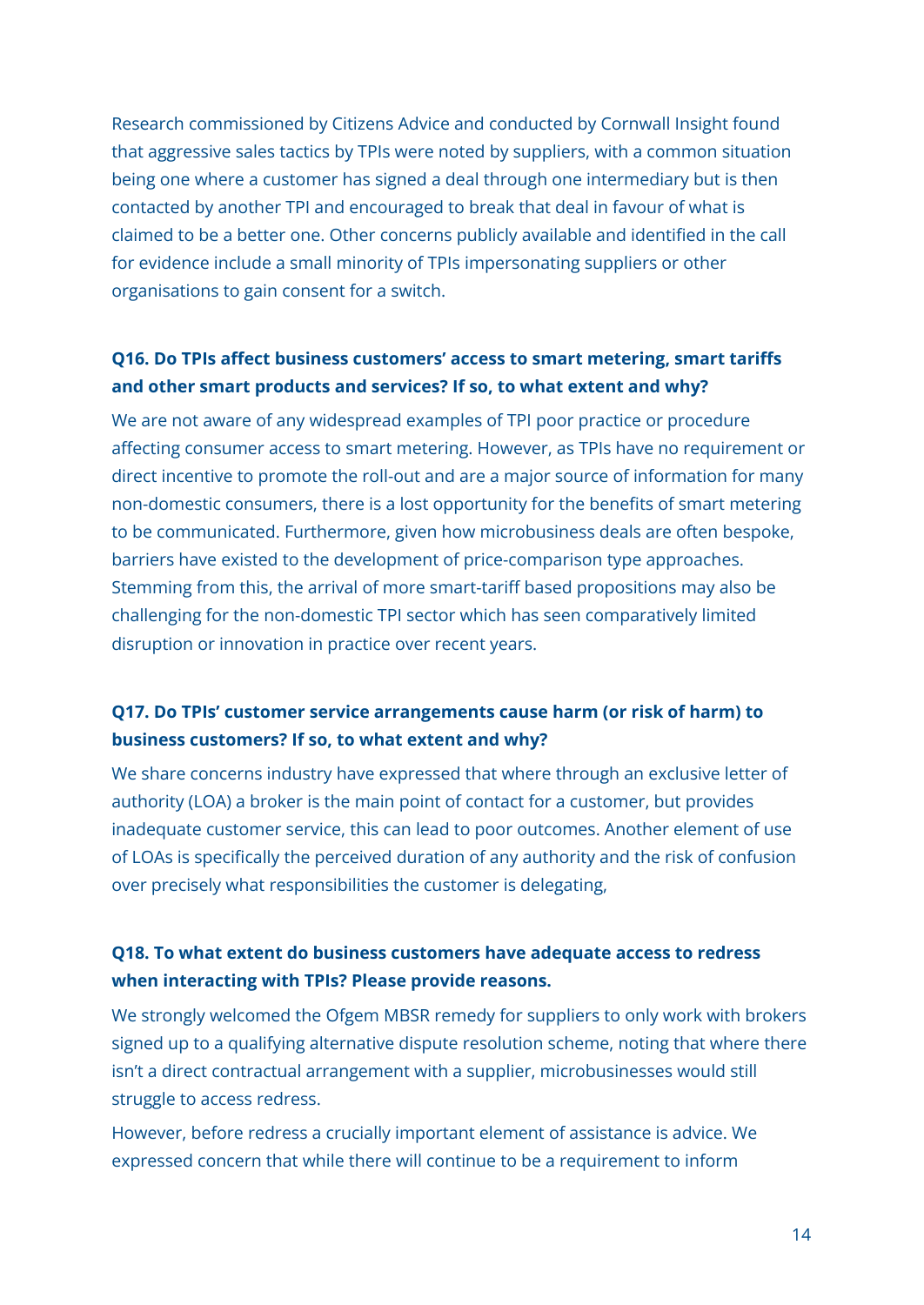microbusiness consumers about their rights to access dispute resolution on all bills, there won't be any similar requirement to provide information about free, independent advice that is available from the consumer service helpline.

In 2018, 50% of contacts to the Energy Ombudsman $^{23}$  were about complaints that were outside its terms of reference. A significant number of these are due to consumers contacting the Ombudsman too early, in part because details of the Ombudsman service are readily available on energy bills. At this stage, these consumers would have benefited more from access to independent advice from the consumer service helpline to help them solve their complaint with their supplier.

An important element of any future TPI regulation framework will be ensuring that as well as access to redress, access and adequate signposting to advice and assistance are equally prioritised.

#### **Q19. Do TPIs, such as load controllers, create actual or potential energy system risks? If so, what risks and why?**

We agree that TPIs controlling significant electrical load ought to have the appropriate cyber security protections in place to protect the energy system from the impacts of cyber-attack.

Our demand-side response (DSR) risk register<sup>24</sup>, created in collaboration with Energy UK and the Association for Decentralised Energy considered the risk of cyber attacks and found that this risk was "likely to be protected" by existing work including the BSI energy smart appliance programme, work by the Energy UK retail cyber security working group, revision of the NIS Directive and additional measures such as the drafting of a cybersecurity network code.

#### **Q20. What, if any, interventions in addition to Ofgem's proposals would be required to address actual or potential harm to business customers and why?**

We continue to argue that while the MBSR regulatory interventions are a positive improvement in protections, they are naturally limited by the current legislative framework, meaning practical challenges remain in enforcing regulation on TPIs via suppliers. Compared to a sectoral regulator, suppliers are not best-placed to police all the wide range of individual brokers operating in the market, with it only being practical for suppliers to monitor brokers that they have a direct contractual relationship with.

<sup>&</sup>lt;sup>23</sup> [Energy](https://assets.ctfassets.net/46t2drav2f3e/7rZEss3IsiSOAPQf0zxhBi/36055263e2465a182bfc9fbbac0f952c/1170_Energy_Sector_Report_v3.pdf) Sector Report (2018) OS: Energy

<sup>&</sup>lt;sup>24</sup> [Demanding](https://www.citizensadvice.org.uk/Global/CitizensAdvice/Energy/Demanding%20attention%20-%20Managing%20risks%20with%20demand-side%20response,%20to%20improve%20consumer%20experience%20tomorrow.pdf) Attention (2021) Energy UK, ADE and Citizens Advice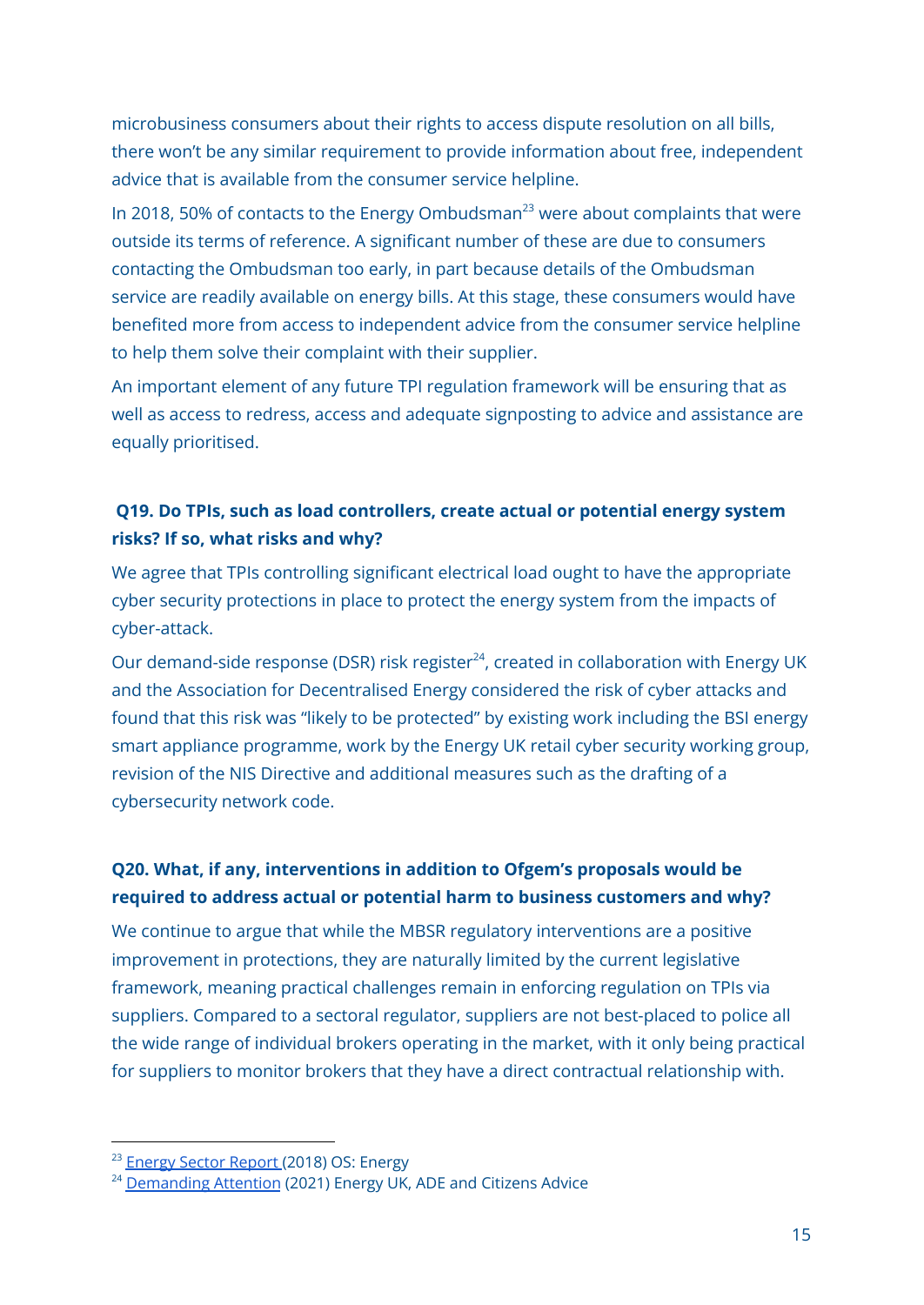Direct regulation would allow better scrutiny from Ofgem, better data to understand emerging compliance issues and overall raise standards.

#### **Q21. Are any of the existing voluntary schemes and code of practices effective in protecting customers from harm (or risk of harm) caused by TPIs? Please provide reasons.**

We are supportive of voluntary schemes in that they offer a higher level of protection than general consumer law. Where such schemes achieve a high level of market participation, there is a benefit to standards being raised. For example, Ofgem's existing Confidence Code for PCWs does cover some of the largest market participants. The FlexAssure code has also provided a valuable space for flexibility providers to converge and collaborate across aggregators, DNOs and other participants.

However, there is also a general perception we have found from stakeholder discussion that those TPIs keen to engage with voluntary schemes are those already striving to reach best practice, whereas those causing consumer detriment, particularly in the non-domestic broker market, are less likely to be a member of any accreditation or standards scheme. This trend fundamentally limits the effectiveness of any voluntary scheme. The CMA in its Digital Comparison Tools <sup>25</sup> study also found limitations to the voluntary approach, concluding that "the voluntary schemes adopted in energy and telecoms appear more likely respectively to lead to distortions or to lack substantial impact" and lack "formal sanctions other than suspension or exclusion for non-compliance".

There are also issues around the flexibility of voluntary schemes and their ability to incorporate innovative new business models. For example, autoswitchers and bill splitters would not be able to accredit with Ofgem's PCW confidence code, as well as services which do not compare energy suppliers, but compare tariffs internally to ensure customers are not experiencing a loyalty penalty are not able to benefit from Ofgem approval. Any future regulation must be able to adapt to new service offerings.

#### **Q22. Are there any specific requirements within the existing voluntary schemes and codes of practice which would be useful to replicate in any future regulatory framework (should this be required)? If so, which requirements, for which type of TPI, and why?**

There are elements of Ofgem's PCW confidence code we would see particular value in replicating in a future regulatory framework.

<sup>&</sup>lt;sup>25</sup> Digital [comparison](https://www.gov.uk/cma-cases/digital-comparison-tools-market-study) tools market study - Final report (2017) CMA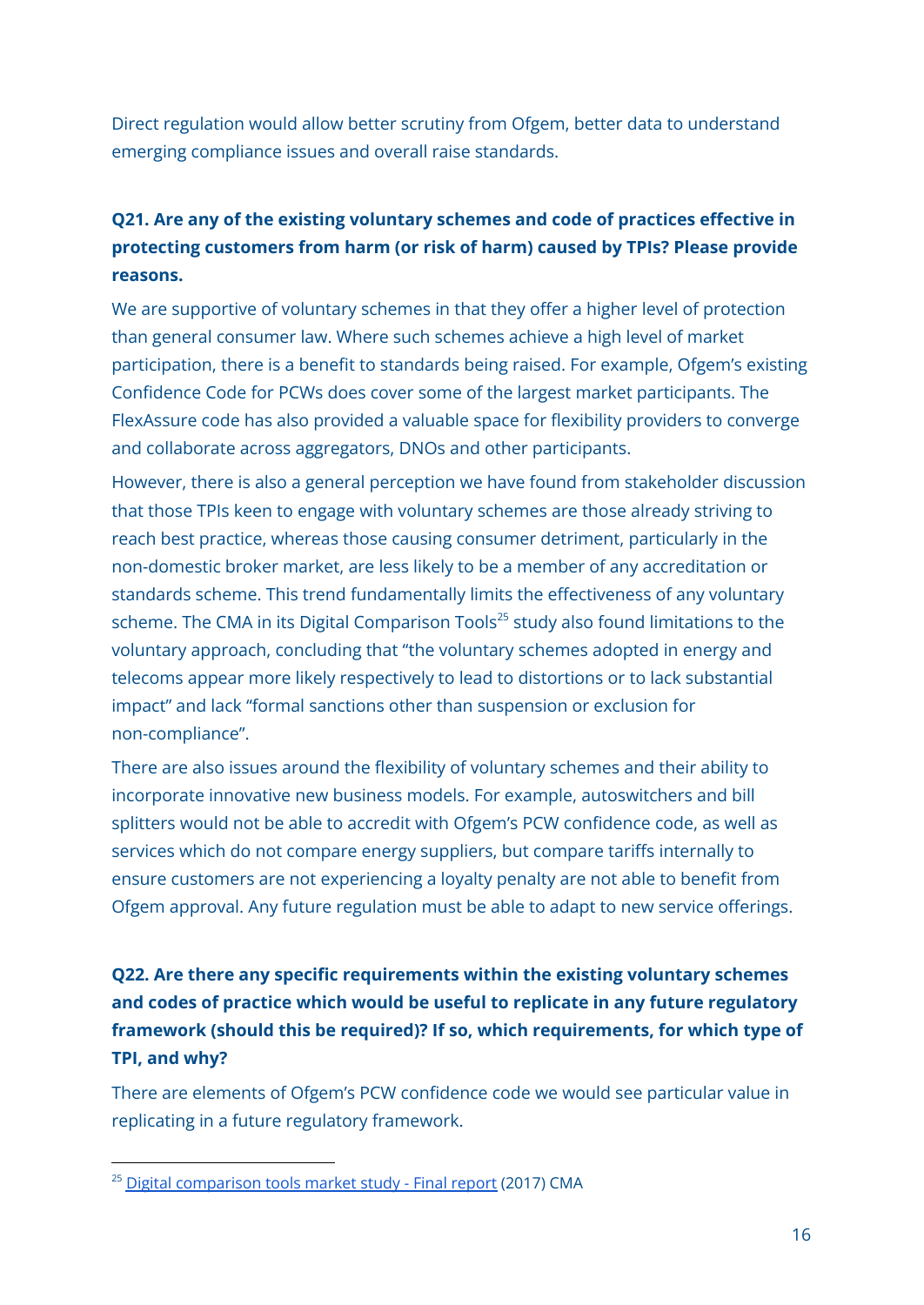For example - requirement six<sup>26</sup> – quality of service and signposting to information - is particularly relevant in the context of growing consumer demand for information on the customer service of their energy supplier. If a TPI is to display customer service performance rankings that ranking should be objective, applied consistently, regularly refreshed, well-explained and externally quality-assured.

Similarly, requirement seven, setting minimum standards on the quality of information provided about tariffs and the frequency with which tariff information should be updated or removed if no longer relevant would be valuable across any TPI seeking to move consumer between tariffs, based on consumer service evidence of consumers seeking to access tariffs that are no longer available or inaccurately displayed.

Requirement seven also sets important baseline standards on personal projections and that the costs of all tariffs (including a consumer's current tariff) must be calculated as a default using the methodology based on the definition of Estimated Annual Costs. There are though some industry concerns on accuracy of tariff data used by TPIs currently, with back-end systems quite manual in nature, so this standard could be developed further.

Accurate comparison and the standards and methodology being used will become even more central an issue in the future as smart tariff comparison becomes more mainstream and cost projections must be based on actual granular usage to provide an accurate assessment. A set of standards in relation to smart tariff comparison would be a valuable addition to any future TPI regulatory framework, building on work done by the BEIS smart meter-enabled tariffs comparison project.

Representing as it does sector-led best practice, we'd also highlight FlexAssure provisions around technical due diligence and data protection as offering a good starting point for any future regulatory framework incorporating demand-side response flexibility.

Finally, a common theme across several voluntary schemes is having an established complaints procedure. We see this as essential for any future regulatory framework.

#### **Q23. Do you agree that any regulatory framework for TPIs (if required) should display the features listed at the start of this chapter? Are there any other features that any regulatory framework should display? Please provide reasons.**

We agree with all of the features of a future regulatory framework listed in the call for evidence. Given the size of the TPI market and the speed with which it has evolved in recent years, it's important that the framework is flexible and doesn't act as a barrier to

<sup>&</sup>lt;sup>26</sup> Publication of the Revised Ofgem [Confidence](https://www.ofgem.gov.uk/publications/publication-revised-ofgem-confidence-code-2017) Code (2017) Ofgem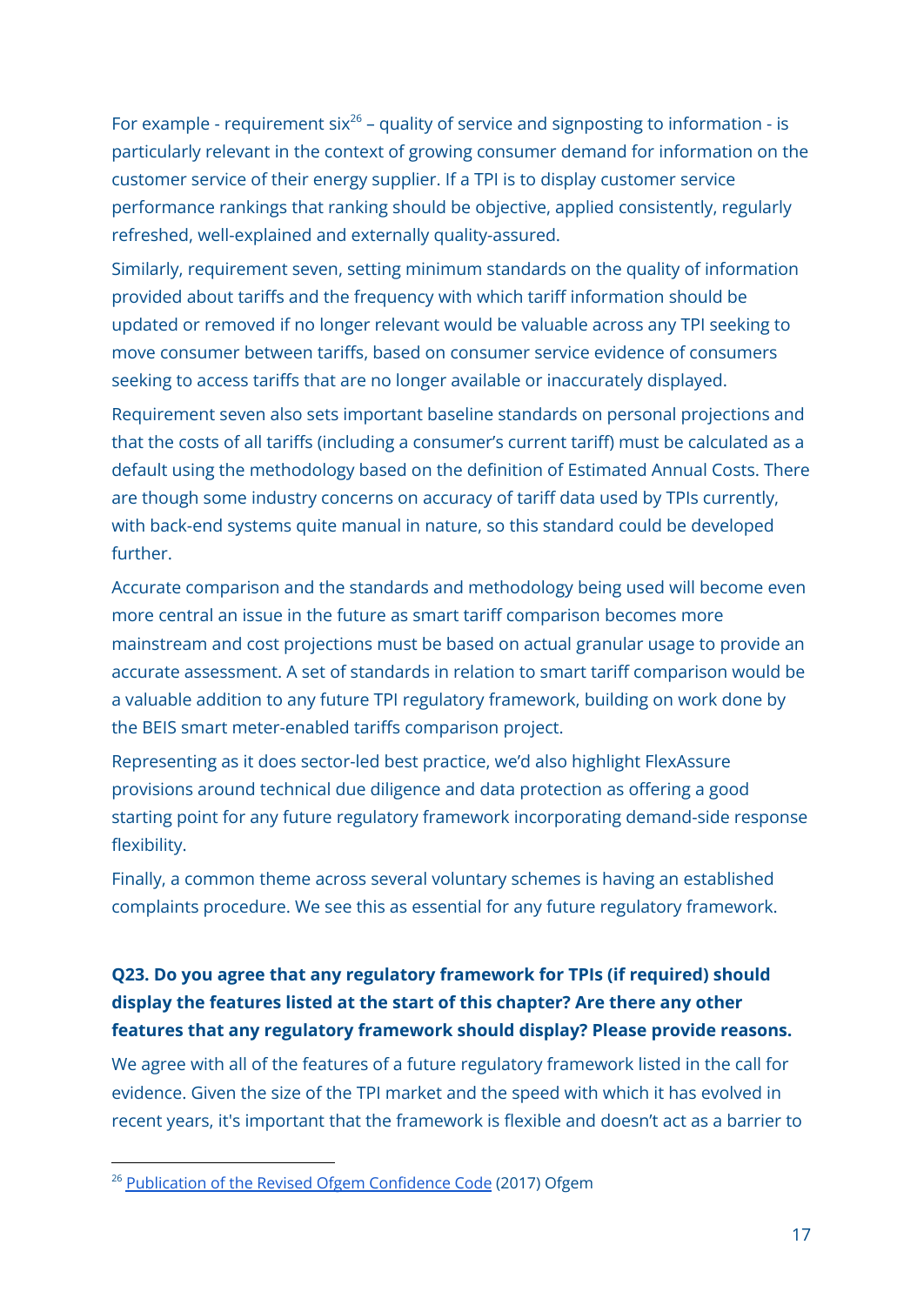innovation. We also strongly support the need for the framework to be enforceable and able to creditably deter breaches of regulatory obligations.

While implicit in several of the requirements and an outcomes-focused approach, we also believe there would be value in fairness being a central feature of the regulatory framework. Similarly to how suppliers are regulated, the overriding principle should apply that TPIs must actively consider how to treat consumers fairly and ensure their actions do not cause detriment. Other regulators are now looking to set an even higher standard, with the FCA's consultation on introducing a Consumer Duty $^{27}$  considering compelling service providers to:

- ask themselves what outcomes consumers should be able to expect from their products and services
- act to enable rather than hinder these outcomes
- assess the effectiveness of their actions

This may be appropriate to consider for the regulation of energy TPI services. We would also argue that when the framework seeks to be proportionate to harm or risk of harm, harm to consumers in vulnerable circumstances should be particularly highly weighted in consideration of whether to impose obligations or take regulatory action.

#### **Q24. Are there examples of regulatory frameworks for TPIs operating in other sectors that represent best practice? Please provide reasons.** *And* **Q25. What types of regulatory models should we be considering if regulatory intervention is required? Please provide reasons.**

The call for evidence identifies the FCA regulation of the insurance comparison market. We have in our previous research $^{28}$  argued that this authorisation approach offers the best balance compared to consumer law, voluntary and licensing approaches, measured against metrics of:

- **Speed to implement and adapt** while authorisation would need legislation to implement, once operation it could be more flexible and able to swiftly adapt
- **Enforcement** if authorised TPIs broke the rules and it was proportionate to do so, the sectoral regulator could launch investigations and impose remedies
- **Innovation** taking a risk-based principles-led approach would enable a higher degree of innovation than licensing
- **Protections** TPI customers would benefit from a level of protection within the sectoral regulatory regime

<sup>&</sup>lt;sup>27</sup> CP21/13: A new [Consumer](https://www.fca.org.uk/publications/consultation-papers/cp21-13-new-consumer-duty#revisions) Duty (2021) FCA

<sup>&</sup>lt;sup>28</sup> Stuck in the [Middle](https://www.citizensadvice.org.uk/Global/CitizensAdvice/Energy/TPIs%20report%20-%20FINAL%20(1).pdf) (2020) Citizens Advice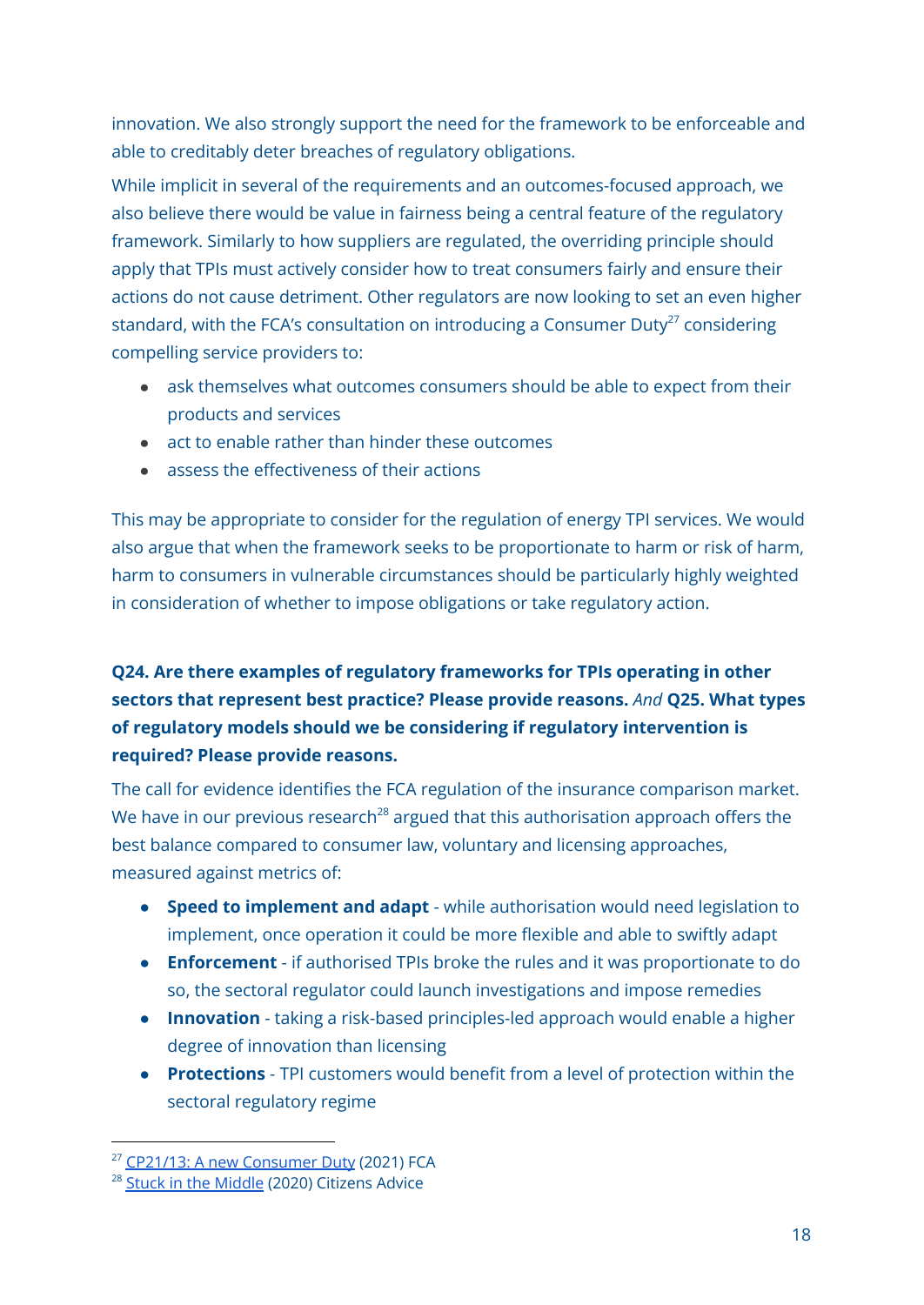● **Convergence with other sectors** - many TPIs in the energy sector - particularly PCWs are already subject to authorisation, are familiar with the requirements

Authorisation also has the benefit that given the high number of TPIs in the energy market - over 3,000 if including the non-domestic broker market - the resource requirements compared to a licensing approach would be lower. We see particular parallels in that BEIS in seeking to implement a regulatory framework in heat networks<sup>29</sup> concluded that "a full licensing regime would create an unduly burdensome approach for this market. The large number of market participants relative to other utilities could give rise to significant additional regulatory and administrative burden". Whereas by contrast, an authorisation regime was seen as "inherently lighter touch than having to apply for, then be checked and considered suitable for a licence. Authorisation also means there is no need to update or amend individual licences if new innovations or requirements are introduced." The TPI market has clear similarities both in the number of market participants and the expected degree of future innovation.

We also believe there is particular value to the FCA approach $^{\rm 30}$  in that those applicants seeking authorisation meet Threshold Conditions, which are designed to prevent harm from occurring, particularly "fit and proper" tests that the firm must have suitably qualified people, an appropriate business model, controls and governance systems.

Overall authorisation has the potential to be a successful way of regulating TPI activities without posing undue barriers to new models and market entrants. However, it would also be essential that any regulatory framework be adequately resourced to allow the regulator to adequately monitor the market and launch enforcement action where necessary.

#### **Q26. Do you have a view on how best we could accommodate emerging and future TPIs in any regulatory framework? Please provide reasons.**

It is vital that emerging innovative services are able to enter the market in the context of any future regulatory framework. Some elements of consumer protection could be applied universally to all TPIs seeking to enter the market such as a fairness principle or consumer duty, advice signposting, complaints handling, access to alternative redress and data protection standards. Any specific regulatory measures bespoke to the emerging innovative services could then be added in as services enter the market, in a proportionate and risk-based manner. TPIs should also continue to be signposted to existing innovation support measures such as the Ofgem, REC and BSC sandboxes.

<sup>&</sup>lt;sup>29</sup> Heat Networks: Building A Market [Framework](https://assets.publishing.service.gov.uk/government/uploads/system/uploads/attachment_data/file/878072/heat-networks-building-market-framework-condoc.pdf) (2020) BEIS

<sup>&</sup>lt;sup>30</sup> Our Approach to [Authorisation](https://www.fca.org.uk/publication/corporate/our-approach-authorisation.pdf) (FCA) 2017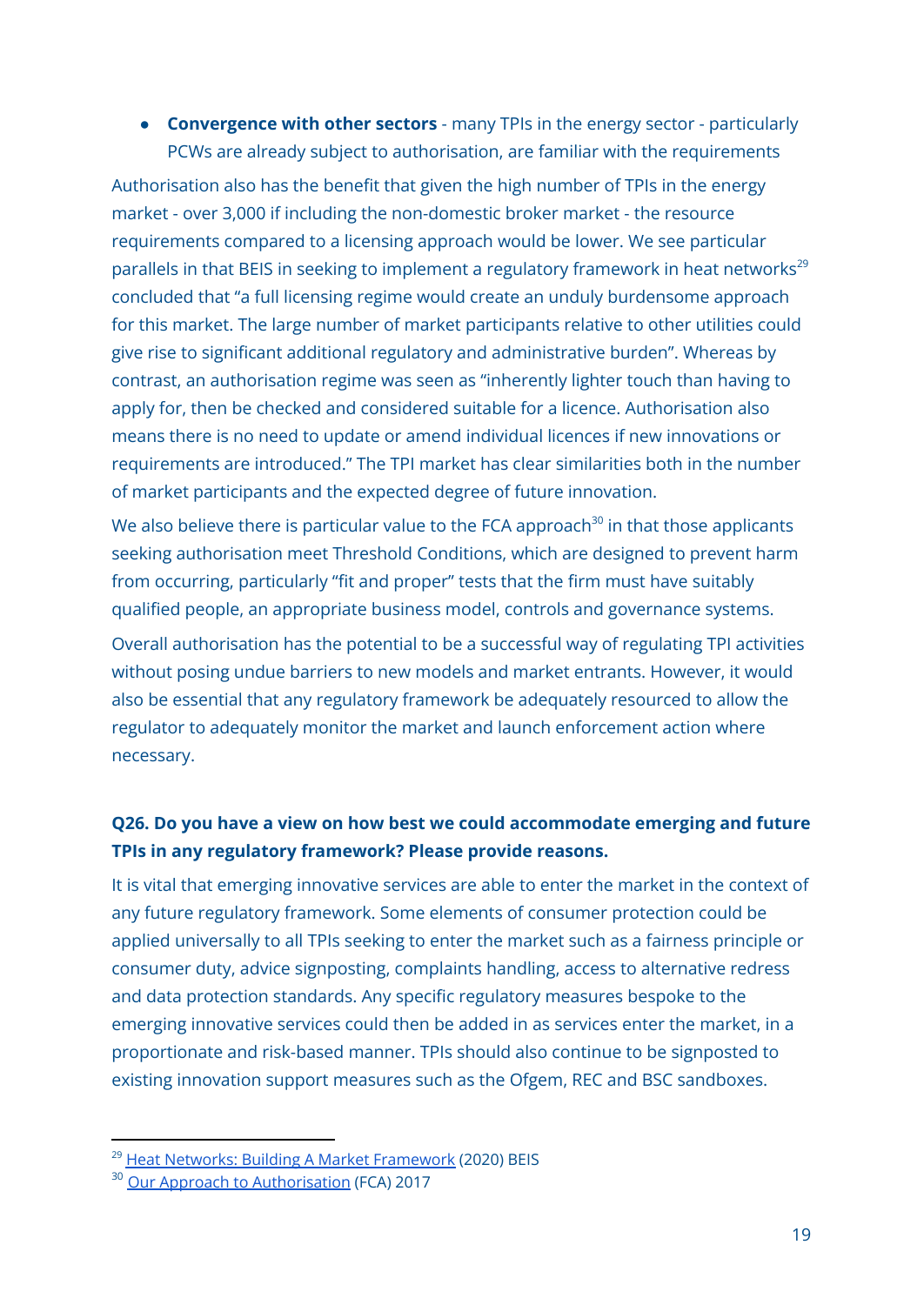#### **Q27. What specific regulatory interventions, if any, might be necessary to mitigate energy system risks from TPIs that control load using communication networks? Please provide reasons.**

We do not have any specific regulatory interventions we would at this stage suggest to mitigate this risk, though naturally, we welcome it being carefully monitored alongside the impact of existing workstreams such as the Smart Systems and Flexibility Plan.